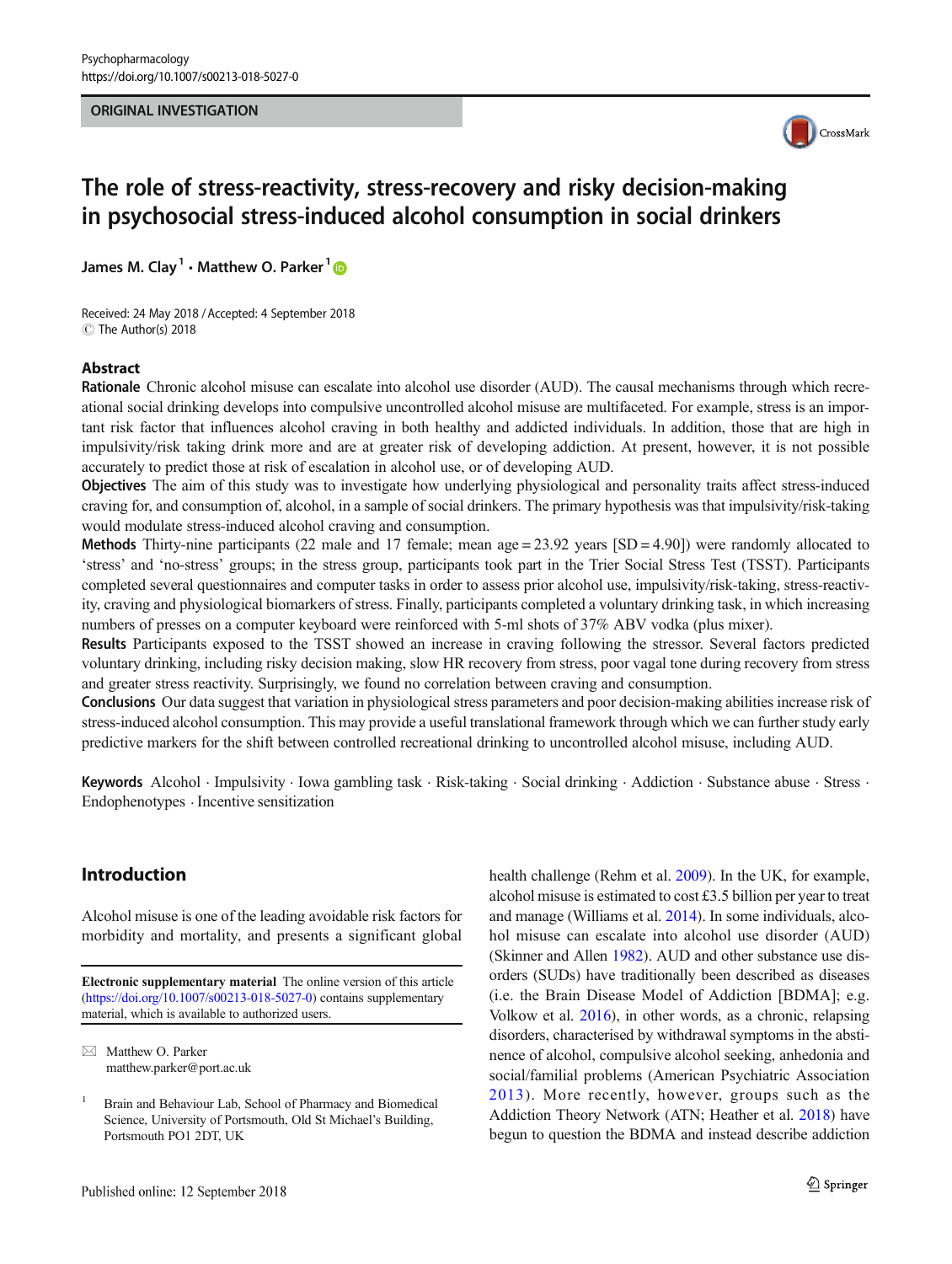as a 'disorder of choice' (e.g. Heather [2017](#page-12-0); Heyman [2009\)](#page-12-0). Regardless of which theory you subscribe to, the consequences of addiction are severe and often lead to adverse health outcomes. It has been postulated that 20% of people will meet the clinical characteristics for diagnosis with AUD in their lifetime (Hasin et al. [2007](#page-12-0); Teesson et al. [2010](#page-14-0)). Considering only half the world's population consume alcohol, this statistic is all the more alarming (WHO [2014](#page-14-0)). Despite the substantial current and projected prevalence of AUD, and decades of research into alcohol misuse and AUD, we are still unable to provide effective treatment programs for those affected, or put into place effective protective factors to predict and prevent AUD from developing in at-risk individuals (Harris and Koob [2017\)](#page-12-0). Current treatments for AUD are inefficacious, and in order to find curative or preventative treatments or interventions we must identify and understand the risk factors which cause both the acquisition and maintenance of the disease.

One previously identified and well-established risk factor for alcohol misuse is psychological stress. Chronic alcohol use causes neuroadaptations in stress pathways, for example within the hypothalamic pituitary adrenocortical (HPA) and sympathetic adrenomedullary (SAM) axes (Sinha [2012](#page-13-0)). These adaptations have been identified by cortisol response dysregulation (Kreek and Koob [1998\)](#page-13-0) and deficits in emotional regulation (Sinha [2001\)](#page-13-0). As a result of these neuroadaptations, AUD patients commonly present with an increased stressinduced craving for alcohol. Nevertheless, it is still difficult to predict the latency to and the likelihood of relapse between individuals due to inconsistent findings between patient groups (Sinha et al. [2011\)](#page-13-0). In addition, how adaptations to the stress pathways affect the early development of AUD, or alcohol misuse more generally, is not well characterised.

Incentive sensitisation theory (Berridge and Robinson [2016;](#page-12-0) Robinson and Berridge [1993,](#page-13-0) [2000,](#page-13-0) [2008](#page-13-0)) posits that addiction (e.g. AUD) results from of a gradual shift in the intensity of the incentive motivation to consume alcohol. Specifically, the 'incentive salience' of alcohol-related cues become heightened within at-risk populations. In turn, this increases the 'incentive motivation' to drink. In other words, alcohol-related cues grab the attention of the individual, increasing their craving and thus increases their likelihood of drinking. When considered in the context of stress as an additional risk factor, the increased likelihood of drinking during stress may be related to an increased psychological or physiological arousal, thus increasing the incentive salience of alcohol-associated cues (Kreek and Koob [1998\)](#page-13-0). A recent study (Salemink et al. [2015](#page-13-0)) found links between neuroticism and risk for alcohol misuse. Their findings suggest that neuroticism in adultescents tends to act as a protective factor until the point of alcohol consumption; in other words, alcohol reduces the anxiety levels in neurotic adultescents, which in turn increases the incentive sensitisation of this reduced state

of anxiety, thus increasing their risk of alcohol misuse. Under Incentive Sensitisation theory, it could be predicted that in healthy individuals, (1) stress will increase craving for alcohol, (2) craving will be positively correlated with stressreactivity (e.g. physiological arousal caused by the stress), (3) craving will be the strongest predictor of drinking and (4) liking will not be correlated with craving.

An alternative theory suggests, in predisposed individuals, that addiction arises following a 'shift' from controlled, voluntary substance use to a habitual, compulsive (addicted) state. According to this theory, compulsive drug taking develops as a result of an imbalance between goal-directed (mediated by the dorsomedial striatum [DMS]) and habitual behaviour (mediated by the dorsolateral striatum [DLS]) (Everitt and Robbins [2005\)](#page-12-0). It is suggested that addicted individuals have a more dominant DLS-based 'habit-forming' neural circuitry, and this appears to be linked strongly to trait impulsivity (Everitt and Robbins [2005](#page-12-0)). It has been suggested that traits such as impulsivity represent sub-clinical 'intermediate' phenotypes (termed endophenotypes; Gottesman and Gould [2003\)](#page-12-0) that are state-independent (i.e. present in at-risk individuals even when the disease is not). Trait impulsivity, defined as the propensity to proceed without forethought and take risks, despite potential adverse consequences, is one such neurocognitive endophenotypes. In humans, trait impulsivity is linked both to addiction and to relapse; addicts have higher levels of impulsivity, as do their (non-addicted) first-degree relatives (Bowden-Jones et al. [2005](#page-12-0); Lawrence et al. [2009\)](#page-13-0). Impulsivity has been causally, in pre-clinical studies, linked to compulsive drug-seeking in rodent models (Belin et al. [2009\)](#page-12-0). Furthermore, previous research from our laboratory suggested that risk-taking (an individual tendency closely related to impulsivity) was positively correlated with stress-induced craving; i.e. people with greater risk-taking tended to have a larger alcohol craving post-stress (Clay et al. [2018](#page-12-0)). Interestingly, stress has been shown to modulate the shift between goaldirected and habitual responding, potentially as a result of stress activating the amygdala, which then influences the shift to habitual behaviour (Koob [2008](#page-13-0)). Under this theory, it could be predicted that, in healthy individuals, higher rates of stressinduced drinking will be observed in impulsive individuals.

There were two aims for this study. The first was to test the hypothesis that acute psychosocial stress (Trier Social Stress Test [TSST]; Kirschbaum et al. [1993](#page-12-0)) would increase voluntary alcohol consumption in a sample of social drinkers. The second aim of this study was to test how well variability in stress-induced voluntary alcohol consumption was predicted by incentive sensitisation theory or neurocognitive endophenotype theory. Based on neurocognitive endophenotype theory, it would be predicted that, even in non-addicted individuals, early signs of a loss of control over drinking (i.e. drinking more when feeling stressed) might be more common in impulsive individuals. However, under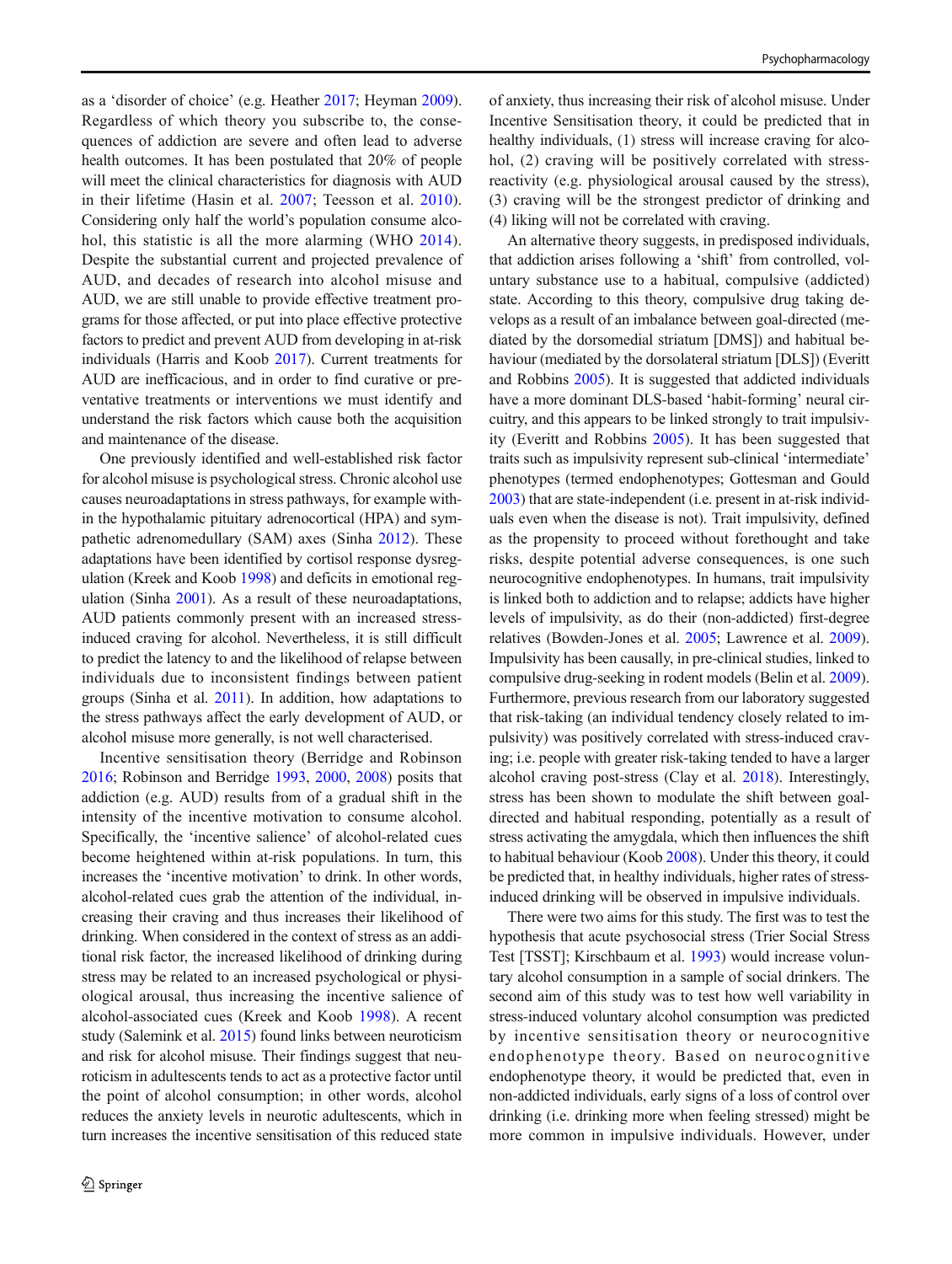incentive sensitisation theory, there is no reason to suggest that impulsive individuals would drink more than others. Towards our second aim, we tested the hypothesis that, in a sample of social drinkers, impulsive/risk-taking individuals would consume more alcohol following exposure to stress.

# Methods

# Study design

This study employed a mixed design using both withinsubject and between-subject independent variables (IVs). There was one within-subject IV with two levels (pre-intervention and post-intervention), and one between-subject IV with two levels (the intervention; either TSST or relaxation for 15 min). There were also several covariates, including alcohol-use measures and neurocognitive measures. The dependent variables were alcohol craving, quantified using as explicit craving (assessed via questionnaire), implicit craving (assessed via computer task) and number of drinks consumed on a voluntary drinking protocol.

# **Participants**

Thirty-nine participants were recruited from staff and students at the University of Portsmouth (22 male and 17 female; mean  $age = 23.92$  years  $[SD = 4.90]$ ) using opportunity sampling, i.e. through internal advertising through e-mail and by word of mouth. The advertising informed participants that we were interested in investigating what leaves some more at risk of misusing alcohol. Participants were also informed that they would take part in a mild stress test; however, specific details of the procedure were withheld from participants. To confirm the suitability of the participants, they were initially sent a prescreening questionnaire via e-mail. Exclusion criteria included age < 18 or > 55 years, previously or currently undergoing treatment for alcoholism or treatment for anxiety, depression or any other stress-related disorder. To be sure this was the case, participants also completed the Patient Health Questionnaire for Depression and Anxiety (PHQ-4; Kroenke et al. [2009](#page-13-0)) as a secondary screening for depression and anxiety and the Alcohol Use Disorders Test (AUDIT; Bush et al. [1998\)](#page-12-0) to screen for undiagnosed alcohol dependence. Any participant who score  $> 5$  on the PHQ-4 or  $> 20$  on the AUDIT was subsequently excluded. Owing to their effects on salivary cortisol (sC) and alpha-amylase (sAA) levels, there were several other exclusion criteria. Female participants could not be pregnant, breastfeeding or currently taking oestrogen- and progesterone-based contraception. For all participants, participants could not take any of the following medications within the past 24 h: barbiturates, phenytoin, carbamazepine, meprobamate, glutethimide, alpha-methyldopa,

corticosteroids, non-steroidal anti-inflammatory agents (e.g. aspirin, ibuprofen]), codeine, propranolol, beta-adrenergic agonists, cyproheptadine and psychotropic medications (including sedative hypnotics). The study was approved in its current form by the University of Portsmouth Science Faculty Ethics Board (ref. SFEC 2016–068).

# Alcohol use and drinking behaviour

Alcohol use and drinking behaviour was evaluated using three measures: participants self-reported units of alcohol consumed per week, participants completed the AUDIT and participants completed the Binge Drinking Scale (BDS; Cranford et al. [2006](#page-12-0)).

Average alcohol use (units/week) was assessed through a single question 'how many units do you typically consume in a week? Please note you cannot just count each drink as a unit of alcohol. The number of units depends on the different strength and size of each drink, so it can vary a lot. Here are some examples, single shot of spirits  $(25 \text{ ml}, ABV 40\%) = 1$ unit, Alcopop (275 ml,  $5.5\%$ ) = 1.5 units, small glass of wine (125 ml, ABV 12% = 1.5 units), large glass of wine (250 ml, ABV 12% = 3 units), bottle of beer/cider (330 ml,  $5\%$ ) ABV) = 1.7 units, can of beer/cider (440 ml, ABV  $5.5\%$ ) = 2 units, pint of lower strength beer/cider (ABV  $3.6\%$ ) = 2 units and pint of higher-strength beer/cider  $(5.2\%) = 3$  units'. The AUDIT, developed by the World Health Organisation (Babor et al. [2001](#page-11-0)) as a brief assessment of alcohol misuse for use in primary care and by researchers, was chosen to asses alcohol dependence. The AUDIT is scored on a scale of 0–40, where scores of > 20 would be considered dependent on alcohol, and > 30 severely dependent. The English version of the AUDIT has shown to have good psychometric properties for identifying alcohol dependence (Saunders et al. [1993](#page-13-0); Stockwell et al. [1983\)](#page-13-0). Additionally, the BDS was chosen to measure the level of binge drinking amongst the sample. Here participants are asked "What is the greatest number of drinks you have consumed in a 2-h period during the past 12 months?". As the BDS originated in the US, Cranford et al. [\(2006](#page-12-0)) defined, binge drinking as consuming  $> 5$  drinks for men or  $> 4$  drinks for women on at least one occasion in the past 2 weeks. However, as the authors of this paper are based at a UK institution, we define binge drinking as consuming > 3 drinks in a single session, based on the NHS guidelines of binge drinking, i.e. consuming  $> 6$  units in a single session (the mean unit/ drink in the UK is 2).

# Neurocognitive measures

Impulsivity, risk-taking, sensation seeking and decision making were assessed through the implementation of both questionnaire (explicit) and computer task (implicit) measures. Questionnaires included Barratt Impulsiveness Scale (BIS-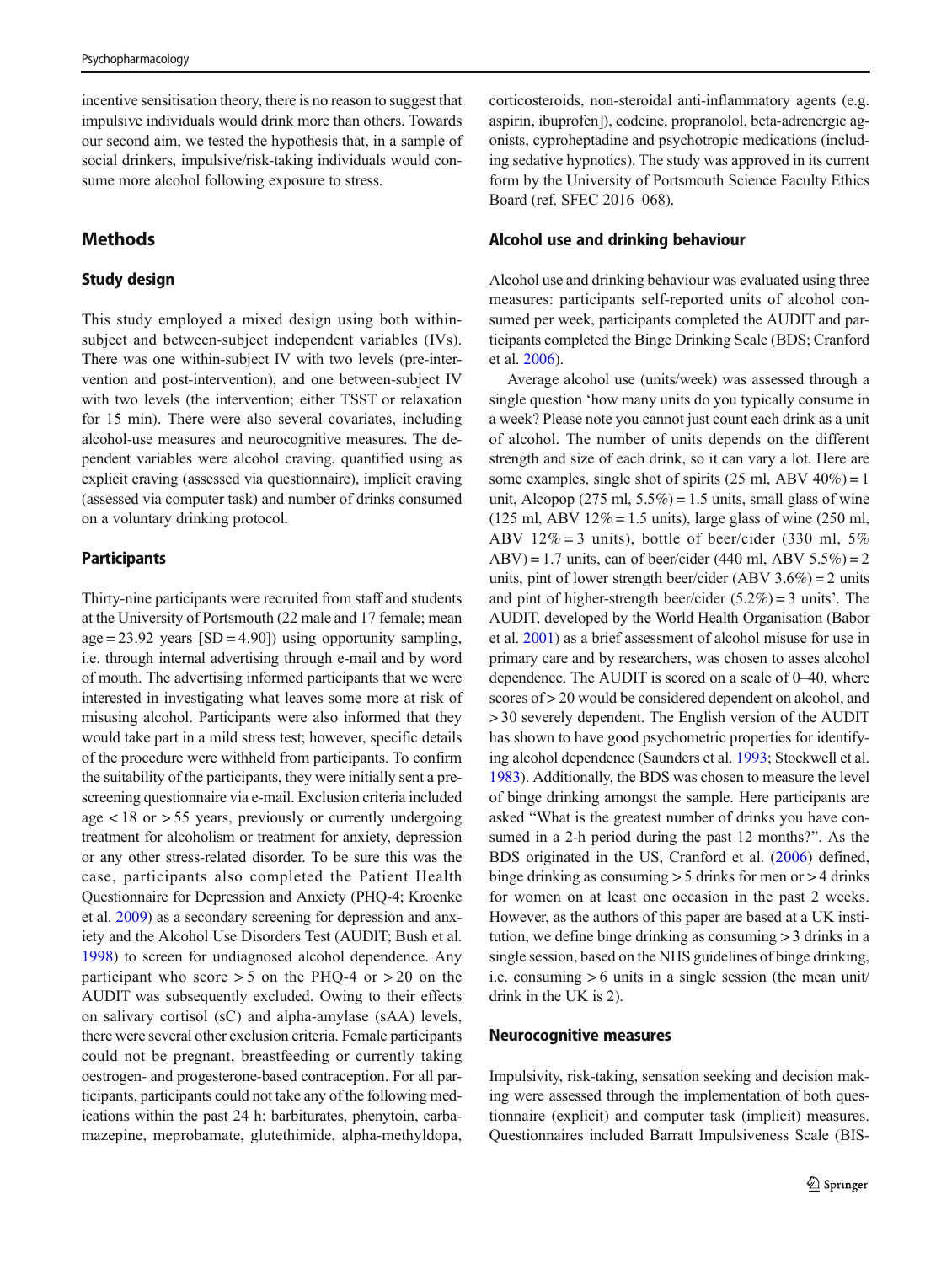11; Patton et al. [1995](#page-13-0)) and the Arnett Inventory of Sensation Seeking (AISS; Arnett [1994\)](#page-11-0).The BIS-11 was chosen as it has been validated to have good psychometric properties in both research and clinical environments when quantifying the construct of impulsivity. Likewise, we employed the AISS to measure sensation seeking—an individual tendency closely related to both trait impulsivity and risk-taking (Magid et al. [2007\)](#page-13-0).

Implicit impulsivity was assessed using a Stop-Signal computer task (SST; Logan et al. [1997](#page-13-0)). Within the SST, participants must respond to an arrow displayed in the centre of the screen either pointing left or right within 500 ms with the 'b' and 'n' keys, respectively. If the arrow is surrounded with a white circle (go-signal), participants should respond, however, if a red circle (stop-signal) is presented around the arrow the participant must refrain from responding. The SST started with a block of practice trials where participants did not move onto the critical trials until they either completed 20 practice trials without mistake or completed 50 practice trials. Following this, participants completed 50-critical trials. The dependent measures for this task included response time (ms), errors of omission (i.e. failing to respond to a 'go-signal) and errors of commission (i.e. responding on a 'stop-signal'). The SST has been shown to have good validity when discriminating between clinical (e.g. attention deficit hyperactivity disorder) and non-clinical (i.e. normative) populations (Lipszyc and Schachar [2010](#page-13-0); Solanto et al. [2001](#page-13-0)).

The Balloon Analogue Risk Task (BART; Lejuez et al. [2002\)](#page-13-0) was used as an assessment of real-world risk taking. In this task, participants are required to inflate an onscreen balloon by pressing the space bar. Each space bar press equates to an increase of £0.05 of virtual currency which can be 'banked' by pressing the return key. Each balloon has a randomly allocated tolerance and over inflation will cause the balloon to burst—losing the amount 'earnt' in that trial. Due to each balloons threshold being withheld, we could analyse early (pre-experience) responses, as well as learnt responses. The dependent variable is the mean number of pumps on each trial where the balloon did not burst. There was a total of 20 trials in this task.

Decision making was assessed using the Iowa Gambling Task (IGT; Bechara et al. [1994\)](#page-12-0). Here, participants were shown four on screen choices: 'A', 'B', 'C' or 'D' and start with a 'loan' of £2000 of virtual currency. After each choice, participants are given feedback about their profits and/or losses. Choices 'A' and 'B' always yield £100, whereas, choices 'C' and 'D' always yield £50; moreover, for each choice, there is always a 50% chance of having to pay a penalty—the penalty for choices 'A' and 'B' is always £250, whilst the penalty for choices 'C' and 'D' is always £50. There was a total of 100 trials in this task, 50 of which are coded to give the participant a 'fee'. Therefore, this task has two dependent variables: 'A-tendency' (preferring to choose

'A' and 'B') and 'B-tendency' (preferring to choose 'C' and 'D'). Research suggests that more impulsive individuals will have a greater A-tendency due to their tendency to discount the value of delayed rewards (Burdick et al. [2013](#page-12-0); Wittmann and Paulus [2008\)](#page-14-0).

### Craving

Both explicit (assessed via questionnaire) and implicit craving (assessed via computer task) levels were measured in this study. Explicit craving was assessed using a 14-item version of the Desires for Alcohol Questionnaire (DAQ; Kramer et al. [2010](#page-13-0)). Here, a 9-point Likert scale  $(1 = 'Disagree completely': 9 = 'Agree completely')$  was used by participants to rate a series of statements relating to their desire to consume alcohol at the point in time that the questionnaire was administered. The scores attained from the DAQ provide a single measure of craving for each participant, where greater scores specify a greater desire for alcohol consumption. The literature surrounding the psychometric properties of the DAQ has shown that alcoholic patients have a score of ~40, whereas healthy non-alcoholic drinkers score around ~20 (Kramer et al. [2010](#page-13-0)).

Implicit craving was assessed using an approachavoidance task (AAT; Rinck and Becker [2007](#page-13-0); Wiers et al. [2010](#page-14-0); see Fig. [1](#page-4-0)). Previous versions of this task have used a different model, where 'pulls' on a joystick result in the image being moved closer to the participant, and 'pushes' making the image move away. In the current version, we required participants to move an image of a hand located at the bottom of the screen either towards (approach) or away from (avoid) an image positioned at the top of the screen using a joystick. On each trial a fixation cross was presented in the centre of the screen for 1 s. There were two conditions 'approach alcohol' and 'avoid alcohol', with a total of 64 trials in each, of which 32 were critical trials (pictures related to alcohol, e.g. a pint of beer) and 32 trials were control trials (pictures notrelated to alcohol, e.g. pint of water). In the 'approach alcohol' condition, participants were required to approach alcohol-related images by moving the joystick towards the screen and vice versa in the 'avoid alcohol' condition. The order that participants completed conditions was counterbalanced. The dependent variables are response time (ms) and number of errors made. It is hypothesised that participants with a greater craving for alcohol have a lower response time when approaching alcohol-related pictures vs non-alcohol-related pictures and a slower response time when avoiding alcohol-related pictures vs non-alcohol-related pictures. As this version of the AAT was, as yet, unvalidated as a measure of implicit craving, this study represented an initial validation of the method.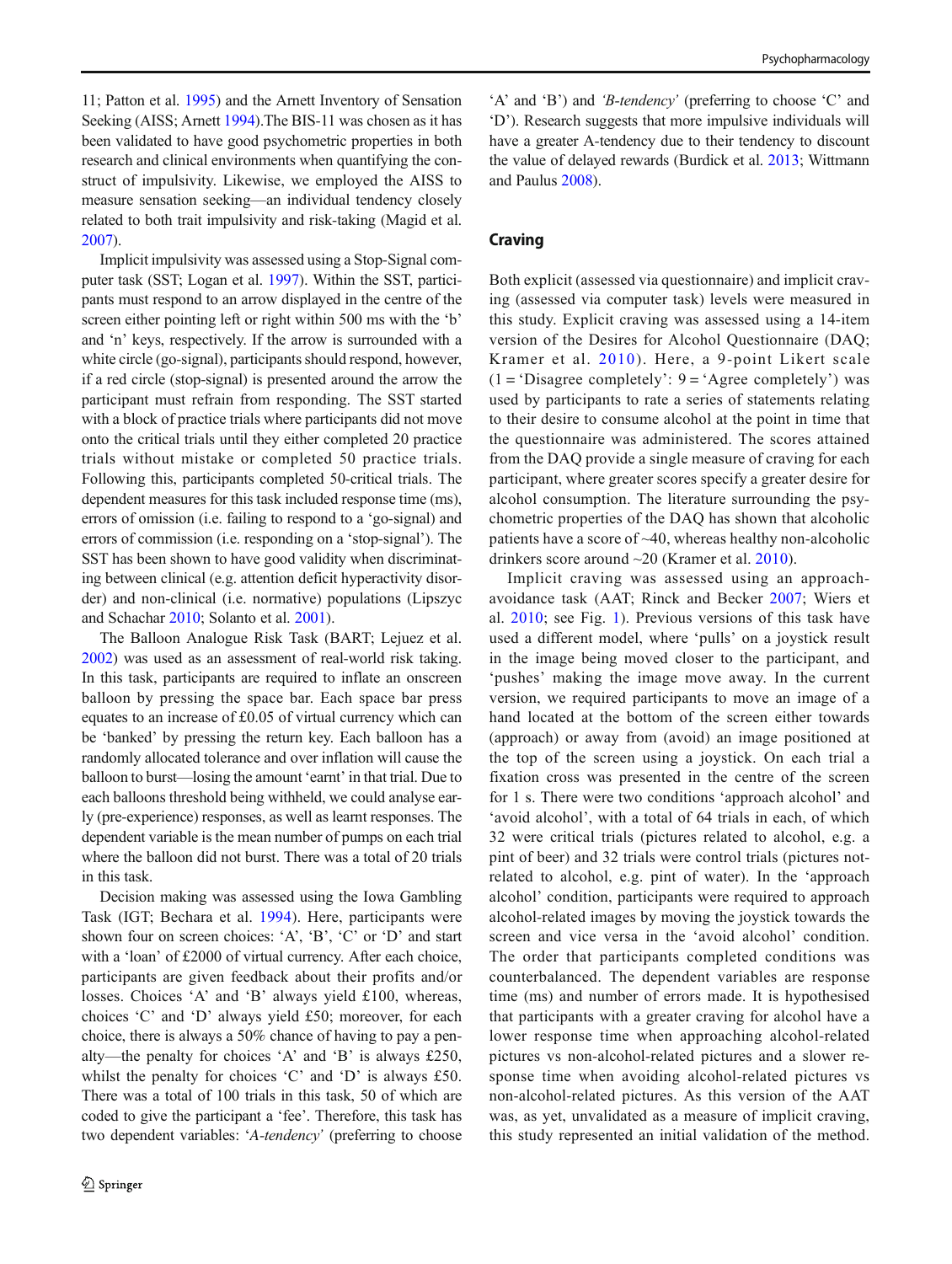<span id="page-4-0"></span>Fig. 1 Screenshots of the approach avoidance task administered to participants. AAT Approach Avoidance Task



# Voluntary drinking

Incentive motivation for alcohol was assessed using a progressive ratio schedule task (PRS; Vezina [2004;](#page-14-0) Ward et al. [2006\)](#page-14-0). Participants pressed the space bar on a computer keyboard to 'earn' a up to a total of 12 5-ml shots of 37% ABV vodka diluted in 20 ml of mixer (e.g. coke, lemonade, tonic). For each subsequent drink, participants' response requirement doubled; i.e. the first shot was delivered following one spacebar press; the second shot, following two spacebar presses; and the third following four presses. After each drink, participants rated pleasantness on a 15-point Likert scale  $(1 = 'Very unpleasant': 15 = 'Very pleasant').$  The dependent variable in this task was the number of drinks earned by each participant and their subjective enjoyment of consuming each drink earnt.

# Physiological parameters

Heart rate (HR) and inter-beat interval (IBI) data were collected throughout the procedure using a Polar A300 Activity Tracker and a Polar H7 Heart Rate Sensor (Polar Electro, Finland). Research suggests that unbound sC is highly correlated with serum cortisol (Daniel et al. [2006](#page-12-0); Dorn et al. [2007](#page-12-0); Eatough et al. [2009\)](#page-12-0), thus provides a reliable measure of hypothalamic pituitary adrenocortical axis (HPA) activation. In addition, research suggests that sAA release has a strong relationship with noradrenaline release (Chatterton et al. [1996](#page-12-0); Thoma et al. [2012](#page-14-0)), which allows for a non-invasive biomarker of sympathetic adrenomedullary axis (SAM) activation. Saliva samples (2 ml of passive drool) were taken twice. In the stress condition, they were taken before and after the Trier Social Stress Test (TSST; Kirschbaum et al. [2008\)](#page-12-0). In the control condition, saliva samples were taken before and after sitting quietly for 15 min in the lab. Samples were placed on ice, then centrifuged  $(3000 \times 15 \text{ min})$  and the supernatant was split into two 1-ml aliquots and frozen  $(-20 °C)$  until assay. Samples were analysed in the laboratory using Salimetrics sC and sAA enzyme-linked immunosorbent assay (ELSIA) kits (Stratech, Ely, UK).

# Procedures

Questionnaires and the SST were programmed using PsyToolKit (Stoet [2010,](#page-13-0) [2017\)](#page-14-0), and the BART, AAT and PRS were programmed and executed using PsychoPy software (Peirce [2007,](#page-13-0) [2008\)](#page-13-0).

#### Phase 1: baseline assessments

Once participants suitability was confirmed via the prescreening questionnaire, participants were randomly placed into either the experimental or control group and invited to attend a laboratory session lasting approximately 90 min. All study sessions took place between 11:00 and 15:30 to minimise the effects of the diurnal slopes of cortisol levels on our observations (Stone et al. [2001](#page-14-0)). Upon arrival, participants were given the opportunity to re-read the previously emailed information sheet and ask any questions. Two identical consent forms were then signed by the participants, one they could keep and the other was kept by the principal experimenter in a secure master file. The Polar A300 Activity Tracker and H7 Heart Rate Sensor was then fitted and recording was started. Participants then completed the unit/week questionnaire, AUDIT, BDS, BIS-11, AISS and (preintervention) DAQ on the computer. Subsequently, participants completed three computer tasks: SST, BART and (preintervention) AAT and provided the pre-intervention saliva sample. The order by which questionnaires and computer tasks were administered were counterbalanced to eliminate order effects.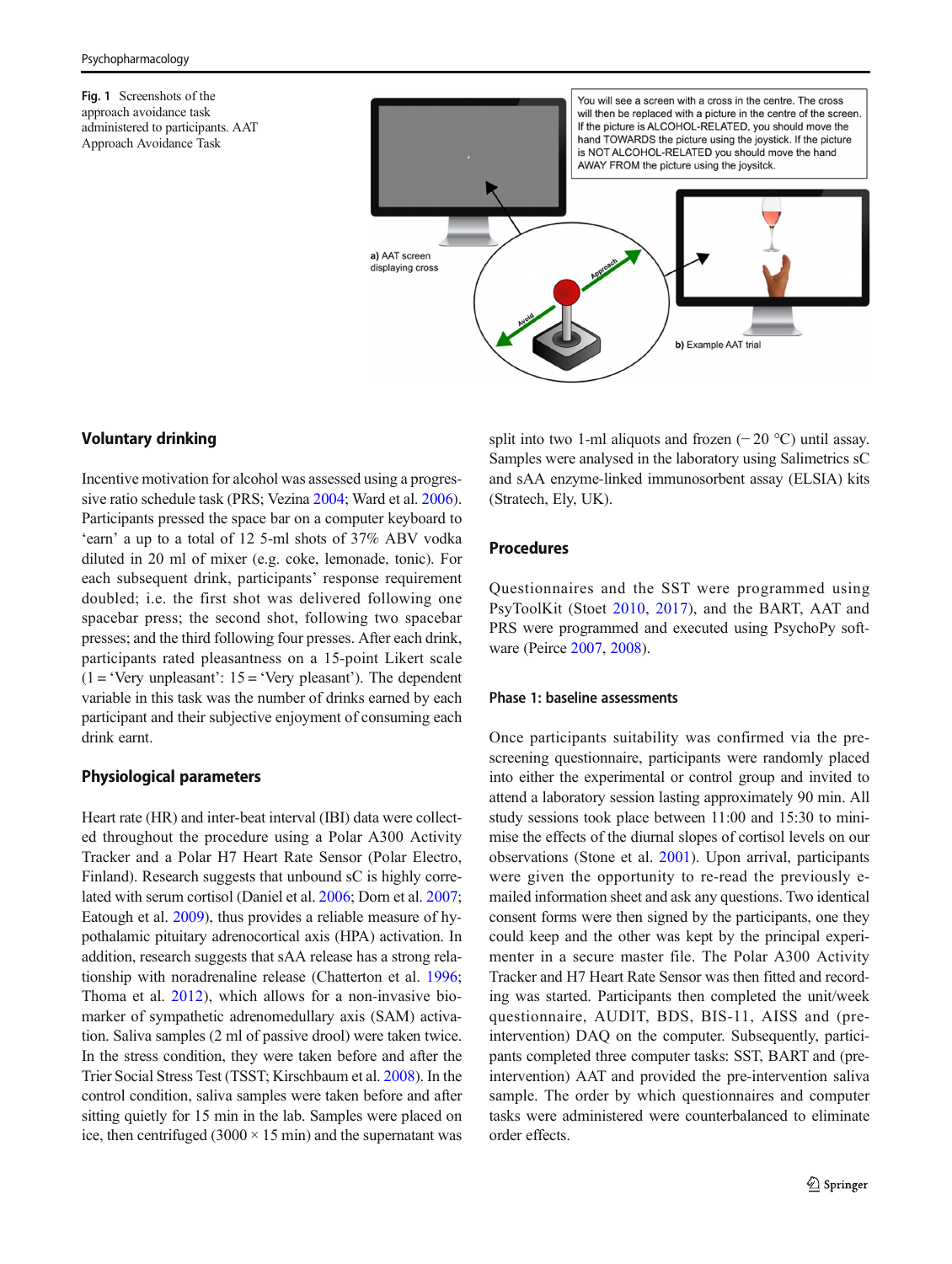#### Phase 2: the stress challenge

Stress group (TSST) The procedure for participants in the stress group was made up of two stages: (A) preparation/anticipation and (B) the stress challenge. A shortened version of the TSST was used because participant feedback and HR data obtained through preliminary studies suggested that participants found the math portion of the TSST to not be as stressful as the speech. At the beginning of stage A, participants were told that they would have 10 min to prepare a 5-min speech about their dream job and what made them an ideal candidate. During this time, participants could plan their speech and makes notes on a piece of paper; however, they were informed that the speech must be performed without notes. During stage B, participants were led to a room containing a panel of three strangers wearing lab coats, sat behind a table and a video camera. The participant was then asked to deliver their speech to the panel. During this time, one member of the panel made notes using a clipboard. If the participant ceased talking for more than 20 s, they were asked to continue and reminded of how much time remained of their 5-min slot. At the end of stage B, following the 15-min stress-test procedure, a postintervention saliva sample was taken.

Control group Participants in the control group did not complete a stress challenge. Therefore, during stages A and B, participants had a 15-min break in the waiting room. After the 15-min break, participants provided their post-intervention saliva sample.

#### Phase 3: post-stress

Participants completed a post-intervention DAQ and AAT. They were then invited to take part in the PRS. Any participant who could not take part or did not wish to take part moved directly to debriefing.

Participants were fully debriefed and informed that the video recordings of their speech were to be destroyed and that their saliva samples would be rendered acellular within a 24-h period in accordance with the Human Tissues Act. Any participant that had consumed alcohol was advised to remain in the waiting area for 15 min to allow time for any intoxicating effects to wear off. Finally, participants had another opportunity to ask any questions.

#### Data preparation and statistical analysis

All data were analysed using R (version 3.4.4) and IBM SPSS (version 24) for Windows. IBI data acquired from the Polar Heart Rate monitor were converted standard deviation of NN intervals (SDNN) using Kubios (version 3.1) for Windows (Tarvainen et al. [2014](#page-14-0)). For all parametric analyses, studentised residuals were examined and outliers (> 1.5\*IQR) removed prior to analysis  $\langle \langle 1\% \rangle$  observations). All variables were initially compared for sex differences using a series of independent sample t tests. 'Reactivity' (reactivity = speech – pre) and 'Recovery' (recovery = speech − post) variables were calculated for HR and SDNN data. 'Change' (change = post  $-$  pre) variables were calculated for DAQ, AAT score (where AAT score = median avoid reaction time – median approach reaction time), sC and sAA. A single score for IGT was also calculated (IGT score = a tendency  $- b$  tendency, where higher scores = more advantageous decision-making). For repeated measures that were relevant to stress (pre- and post-TSST), we refer to the within-subject effects as 'time'; this refers to pre- and post-TSST for the stress group and pre-vs post-non-stress (sitting quietly in the waiting room) for the control group.

As a manipulation check, physiological responses to the TSST were examined using  $2 \times 2$  mixed-design analyses of variance (ANOVA; two-level within-subject factor = time [pre, post]; two-level between-subject factor = group [stress, control]). The effects of the TSST on change in craving (DV) were examined using independent  $t$  tests on both AAT change (post-pre) and DAQ change (post-pre) using group (stress, no stress) as the IV in both tests. In order to examine variables that predict alcohol consumption in the PRS task, we grouped covariates into several categories: (1) physiological responses to stress (HR, SDNN, sC, sAA, group); (2) craving (DAQ change, AAT change); (3) risk-taking, sensation seeking (BART, AISS, IGT) and impulsivity (BIS and SST); (4) prior alcohol use (AUDIT, units/week, BDS); and (5) drink enjoyment. To determine the effects of stress on the number of drinks consumed in the PRS task, we fitted these groups of covariates to several negative binomial regression models (PRS data were overdispersed count data). In addition to the covariates, 'group' (stress vs no stress) and gender were added to all models as fixed factors. To simplify regression models we applied backwards elimination, sequentially removing non-significant terms with the largest  $p$  values ( $> 0.05$ ) until only significant effects remained  $( $0.05$ ). All significant co$ variates from the subcategories were then entered into a final negative binomial regression model to determine the best model for predicting alcohol consumption. Descriptive statistics are reported as mean ± SEM.

#### Results

### Sample characteristics

Table [1](#page-6-0) displays the sample characteristics, in terms of prior alcohol use behaviour, personality traits, craving (pre-stress and post-stress) and drinking. Sex differences were found for two variables. BIS Motor was greater in males  $(M =$ 24.32, SD = 3.85) than in females (M = 21.88, SD = 2.67), t  $(37) = 2.33$ ,  $p = 0.02$ , Cohen's  $d = 0.72$  [95% CI of difference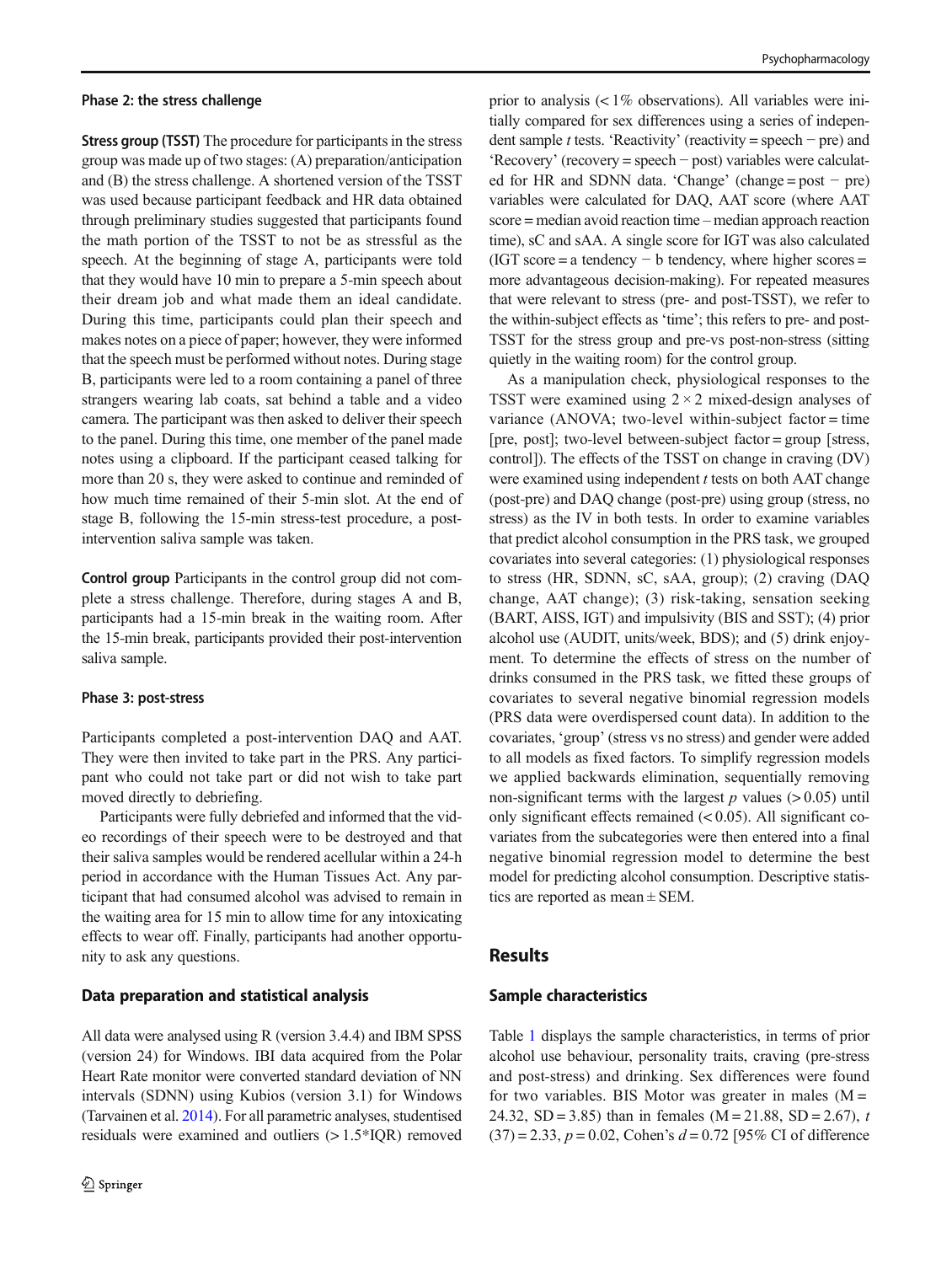<span id="page-6-0"></span>Table 1 Demographic characteristics of sample, and raw data

|                           | Male (SD)       | Female (SD)     | Total (SD)     |
|---------------------------|-----------------|-----------------|----------------|
| Demographic               |                 |                 |                |
| Age                       | 23.45 (4.78)    | 24.53 (5.14)    | 23.92 (4.90)   |
| $\boldsymbol{N}$          | 22              | 17              | 39             |
| Alcohol use               |                 |                 |                |
| <b>AUDIT</b>              | 9.86 (5.38)     | 8.20 (6.06)     | 9.17(5.65)     |
| <b>BDS</b>                | 7.45(3.95)      | 5.53 (3.56)     | 6.62(3.86)     |
| Units/week                | 20.41 (14.26)   | 14.76 (20.64)   | 17.95 (17.31)  |
| Personality traits        |                 |                 |                |
| <b>BART</b>               | 24.88 (12.89)   | 25.55 (15.68)   | 25.17 (13.98)  |
| <b>BIS</b> Attentional    | 17.36 (4.56)    | 16.59(3.26)     | 17.03(4.02)    |
| <b>BIS</b> Motor          | 24.32 (3.85)*   | $21.88(2.67)^*$ | 23.26 (3.56)   |
| <b>BIS</b> Nonplanning    | 23.59 (5.04)    | 22.71 (4.96)    | 23.21 (4.96)   |
| <b>AISS Novelty</b>       | $28.86(2.8)*$   | $26.18(3.26)^*$ | 27.69 (3.26)   |
| AISS Intensity            | 26.77 (3.26)    | 24.00 (4.97)    | 27.69 (3.26)   |
| <b>IGT</b> Score          | 7.73 (43.72)    | 11.00(30.08)    | 0.44(39.06)    |
| <b>SST Mean RT</b>        | 367.77 (121.94) | 351.47 (42.1)   | 360.66 (95.03) |
| SST Error of Commission   | 3.55(4.65)      | 2.35(2.23)      | 3.03(3.79)     |
| SST Error of Omission     | 34.18 (15.15)   | 40.53 (16.62)   | 36.95 (15.92)  |
| Physiology                |                 |                 |                |
| HR pre                    | 79.35 (12.39)   | 79.87 (15.06)   | 79.60 (13.51)  |
| HR anticipation           | 80.44 (11.63)   | 82.43 (16.60)   | 81.35 (13.96)  |
| HR speech                 | 90 (17.20)      | 91.25 (21.39)   | 90.59 (19.02)  |
| HR post                   | 78.38 (10.30)   | 78.31 (13.36)   | 78.34 (11.63)  |
| SDNN pre                  | 21.18 (9.95)    | 18.49 (3.95)    | 19.91 (7.74)   |
| SDNN anticipation         | 22.31 (7.28)    | 19.18(5.4)      | 20.87 (6.59)   |
| SDNN speech               | 20.12 (7.64)    | 21.09 (6.67)    | 20.58 (7.11)   |
| SDNN post                 | 20.80 (5.81)    | 20.32 (6.64)    | 20.58 (6.12)   |
| Cortisol pre              | 0.20(0.15)      | 0.25(0.16)      | 0.22(0.15)     |
| <b>Cortisol Post</b>      | 0.17(0.01)      | 0.22(0.16)      | 0.19(0.09)     |
| Alpha-amylase pre         | 39.53 (45.95)   | 52.02 (53.10)   | 45.27 (49.06)  |
| Alpha-amylase post        | 55.93 (86.36)   | 90.15 (71.75)   | 71.65 (47.94)  |
| Craving                   |                 |                 |                |
| DAQ pre                   | 38.27 (13.96)   | 32.76 (20.63)   | 35.87 (17.16)  |
| DAQ post                  | 40.50 (18.26)   | 39.12 (25.95)   | 39.89 (21.68)  |
| AAT pre                   | 0.02(0.07)      | 0.02(0.09)      | 0.02(0.7)      |
| AAT post                  | 0.03(0.05)      | 0.03(0.10)      | 0.03(0.08)     |
| Drinking                  |                 |                 |                |
| Number of drinks consumed | 2.45 (3.53)     | 3.41 (3.76)     | 2.87(3.61)     |
| Drink enjoyment           | 9.57(2.63)      | 8.54(2.25)      | 9.09(2.46)     |

AUDIT Alcohol Use Disorders Identification Test, BDS Binge Drinking Scale, BART Balloon Analogue Risk Task, BIS Barratt Impulsiveness Scale, AISS Arnett Inventory of Sensation Seeking, IGT Iowa Gambling Task, SST Stop Signal Task, HR heart rate, SDNN standard deviation of NN intervals, DAQ Desires for Alcohol Questionnaire, AAT Approach Avoidance Task

All significant effects are highlighted in bold

\*p 0.05

0.3–4.6]. AISS novelty was also greater in males ( $M = 28.86$ , SD = 2.8) than in females (M = 26.18, SD = 3.26),  $t$  (32) = 2.71,  $p = 0.01$ , Cohen's  $d = 0.89$  [95% CI of difference 0.7– 4.7].

# Bivariate analysis

To assess the reliability of our measures and to attempt to validate the AAT as an assessment of implicit craving, we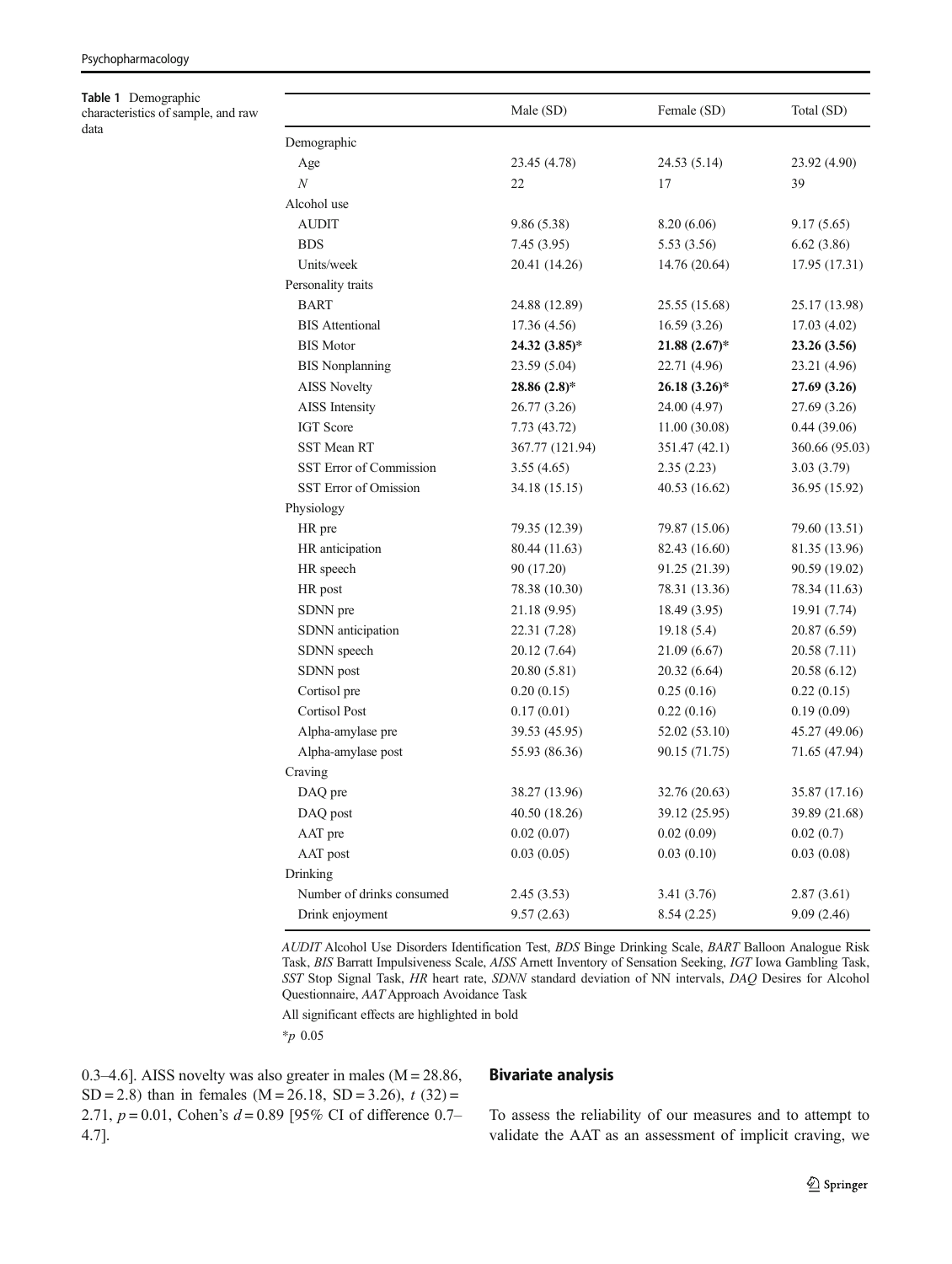examined intercorrelations of measures of prior alcohol use, personality traits, craving and consumption, and stress reactivity were tested by completing Pearson correlations between each subset of variables previously listed. All measures of prior alcohol use behaviour were significantly intercorrelated (all  $r_s = 0.27-0.81$ , all  $p_s < 0.05$ ; data not shown). As shown in Table 2, several personality traits were intercorrelated. Motor impulsivity (BIS) was positively correlated with sensation seeking (AISS novelty and intensity), and negatively correlated with omission errors on the SST. However, motor impulsivity was not significantly correlated with either decision making (IGT) or risk-taking (BART). There was a trend for a positive correlation between SST and BART which approached significance ( $p = 0.055$ ), as well as a trend for a negative correlation between IGT and non-planning BIS ( $p =$ 0.087). Although both explicit (DAQ) and implicit (AAT) craving pre- and post-scores were correlated, the two measures were not intercorrelated (Table 3), suggesting low reliability. A number of physiological and stress-reactivity parameters were intercorrelated (Table [4](#page-8-0)): HR reactivity was positively correlated with HR recovery; HR recovery was negatively correlated with SDNN recovery. There was a negative correlation between SDNN recovery and HR recovery that approached significance ( $p = 0.06$ ). SDNN reactivity was positively correlated with SDNN recovery, and there was a trend towards a negative correlation with sAA change  $(p = 0.06)$ .

# Manipulation check

Responses to the TSST were assed using various physiological measures including HR, heart rate variability (SDNN), sC and sAA. A two-way repeated measures ANOVA was carried out on HR data. According to the Mauchley's test, the assumptions of sphericity have been violated, so we adopted Greenhouse-Geisser-adjusted degrees of freedom. There was

**Table 3** Inter-correlations (Pearson's  $R$  values) of craving measures

|                              |          | $\mathcal{L}$ | 3        | 4                      | 5 |
|------------------------------|----------|---------------|----------|------------------------|---|
| 1. DAQ Pre-TSST              |          |               |          |                        |   |
| 2. DAQ Post-TSST             | $0.89**$ |               |          |                        |   |
| 3. DAQ change (post – pre)   | 0.18     | $0.61**$      |          |                        |   |
| 4. AAT Pre-TSST              | $-0.01$  | 0.08          | $0.22 -$ |                        |   |
| 5. AAT Post-TSST             | 0.00     | 0.12          |          | $0.24$ $0.47**$        |   |
| 6. AAT change (post $-$ pre) | 0.01     | 0.04          |          | $0.03 - 0.50**$ 0.54** |   |

DAQ Desires for Alcohol Questionnaire, AAT Approach Avoidance Task  $*<sub>p</sub> < 0.05, **<sub>p</sub> < 0.01$ 

a significant main effect of time,  $F(1.96, 62.78) = 29.61, p <$ 0.001,  $\eta_p^2 = 0.48$ , but no significant main effect of group, F  $(1,32) = 1.66$ ,  $p = 0.2$ . There was a significant time x group interaction, F (1.96, 62.78) = 25.03,  $p < 0.001$ ,  $\eta_p^2 = 0.44$ (Fig. [2](#page-8-0)), characterised (Bonferroni-corrected pair-wise comparisons) as the experimental group showing significantly higher HR at the time of the speech when compared to baseline ( $p < 0.001$ ), anticipation ( $p < 0.001$ ) and post-stress readings ( $p < 0.001$ ). There were no changes in HR for the control group (all  $p_s > 0.1$ ). There was no main effect on SDNN of time  $(F < 1)$  or of group,  $F(1,32) = 2.18$ ,  $p = 0.15$ , nor was there a significant time  $\times$  group interaction ( $F$  < 1). The main effect of time on sC approached significance,  $F(1, 34) =$ 3.826,  $p = 0.059$ . There were no effects of group ( $F < 1$ ) or a time  $\times$  group interaction,  $F(1, 34) = 1.99$ ,  $p = 0.168$ . The main effect of time on sAA approached significance,  $F(1, 35) =$ 3.33,  $p = 0.077$ . There was no main effect of group,  $F(1,35) =$ 2.24,  $p = 0.14$ , and no time  $\times$  group interaction ( $F < 1$ ).

### Effects of psychosocial stress on craving

To test the hypothesis that an acute psychosocial stressor would increase craving, we examined change scores

|                       | 1        | 2        | 3                 | $\overline{4}$ | 5       | 6       | 7         | 8                |
|-----------------------|----------|----------|-------------------|----------------|---------|---------|-----------|------------------|
| 1. BIS Attentional    |          |          |                   |                |         |         |           |                  |
| 2. BIS Motor          | $0.42**$ |          |                   |                |         |         |           |                  |
| 3. BIS Non-Planning   | $0.53**$ | $0.42**$ |                   |                |         |         |           |                  |
| 4. AISS Novelty       | 0.09     | $0.34*$  | 0.25              |                |         |         |           |                  |
| 5. AISS Intensity     | $0.37*$  | $0.33*$  | 0.23              | $0.38*$        |         |         |           |                  |
| 6. IGT Score          | 0.14     | 0.05     | $-0.28^{\dagger}$ | $-0.10$        | 0.10    |         |           |                  |
| 7. SST Omission Error | $-0.22$  | $-0.36*$ | $-0.21$           | $-0.22$        | $-0.12$ | 0.03    |           |                  |
| 8. SST Commission     | $-0.15$  | $-0.02$  | $-0.19$           | 0.15           | $-0.07$ | $-0.16$ | $-0.51**$ |                  |
| 9. BART               | 0.20     | $-0.03$  | 0.22              | $0.10**$       | 0.44    | $-0.14$ | $-0.21$   | $0.31^{\dagger}$ |
|                       |          |          |                   |                |         |         |           |                  |

BIS Barratt Impulsiveness Scale, AISS Arnett Inventory of Sensation Seeking, IGT Iowa Gambling Task, SST Stop Signal Task, BART Balloon Analogue Risk Task  $*_{p}$  < 0.05,  $*_{p}$  < 0.01,  $\dagger$   $p$  < 0.09

Table 2 Inter-correlations (Pearson's R values) of personality trait assessments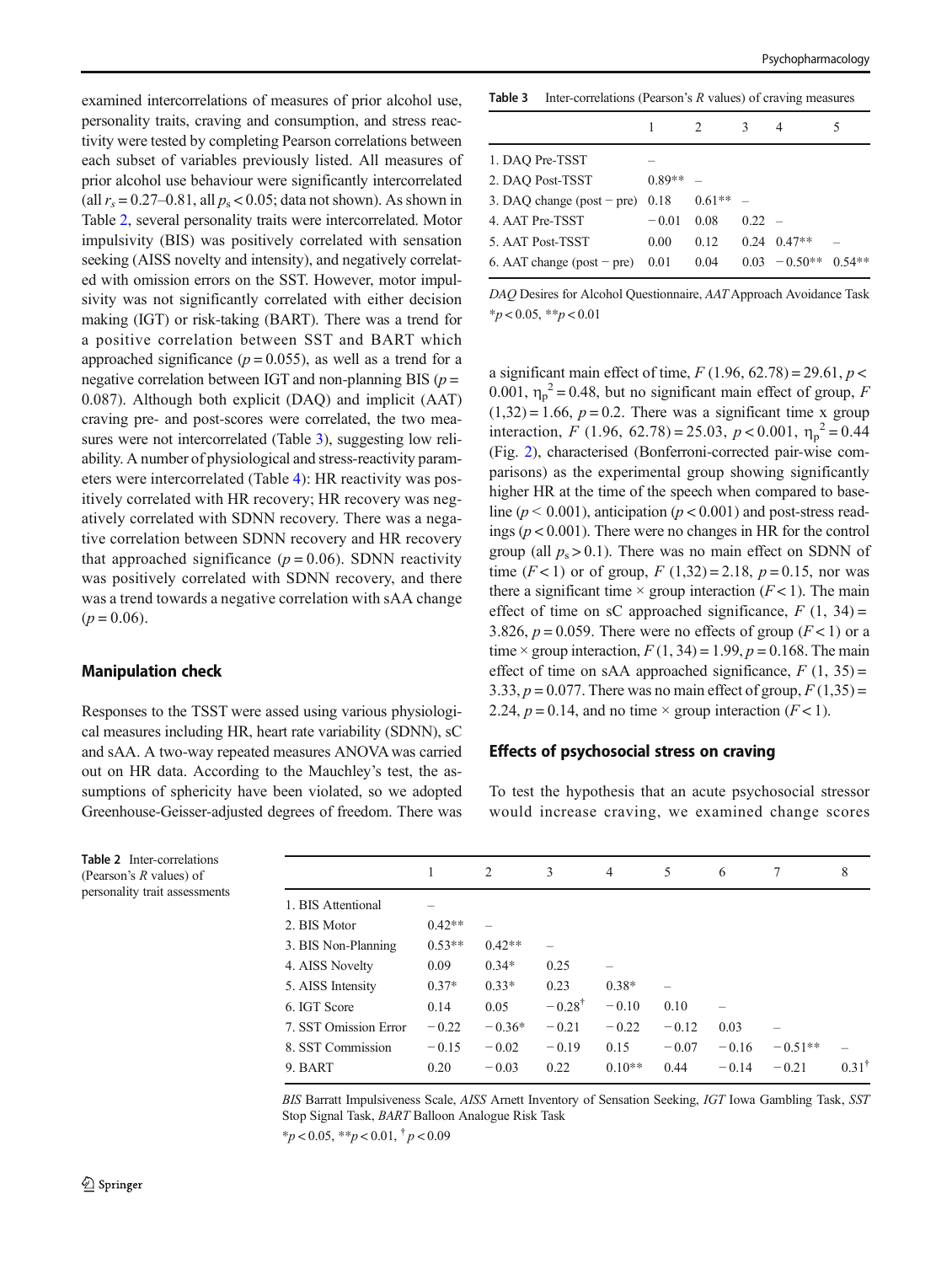|                         |          | 2                 | 3                 |          |      |
|-------------------------|----------|-------------------|-------------------|----------|------|
| 1. HR reactivity        |          |                   |                   |          |      |
| 2. HR recovery          | $0.88**$ |                   |                   |          |      |
| 3. SDNN reactivity      | $-0.18$  | $-0.32^{\dagger}$ |                   |          |      |
| 4. SDNN recovery        | $-0.30$  | $-0.39*$          | $0.49**$          |          |      |
| 5. Alpha-amylase change | $-0.19$  | $-0.07$           | $-0.32^{\dagger}$ | $= 0.01$ |      |
| 6. Cortisol change      | 0.14     | 0.11              | 0.07              | 0.04     | 0.19 |
|                         |          |                   |                   |          |      |

<span id="page-8-0"></span>**Table 4** Inter-correlations (Pearson's  $R$  values) of physiological biomarkers of stress

HR heart rate, SDNN standard deviation of NN intervals  $*_{p}$  < 0.05,  $*_{p}$  < 0.01,  $\dagger_{p}$  < 0.09

 $(charge = post - pre)$  for both explicit (DAQ change) and implicit (AAT change) using two independent  $t$  tests with group as the independent variable. Explicit craving (DAQ) change was significantly greater (Fig. [3\)](#page-9-0) in the stress group when compared to the control group,  $t(33) = 2.44$ ,  $p = 0.02$ , Cohen's  $d = 0.85$  [95% CI of difference = 1.26–13.95]. There was no significant group difference between implicit craving (AAT) change,  $t(36) = -0.93$ ,  $p = 0.36$ .

#### Effects of psychosocial stress on drinking

Negative binomial linear regression models were fitted to determine which covariates best predicted number of alcoholic drinks consumed. Table [5](#page-9-0) displays the results of the final regression model following backwards elimination. The steps of the backwards elimination are found in the supplementary data.

# **Discussion**

The primary aim of this study was to examine the effects of psychosocial stress on craving and voluntary alcohol consumption in healthy social drinkers. The study was developed with incentive sensitisation and neurocognitive endophenotypes as the theoretical framework and aimed to test predictions from both theories. Specifically, we tested the hypothesis that neurocognitive endophenotypes, such as impulsivity and risktaking, affect stress-induced alcohol consumption in healthy social drinkers. First, we found that a mild psychosocial stressor increased voluntary alcohol consumption in healthy social drinkers. We also found that, although stress increased both



Fig. 2 Mean (± SEM) change (post-intervention − pre-intervention) Desires for Alcohol Questionnaire (DAQ) scores (higher score = higher desire) in 'stress' and 'no-stress' groups.  $\frac{k}{p} \leq 0.05$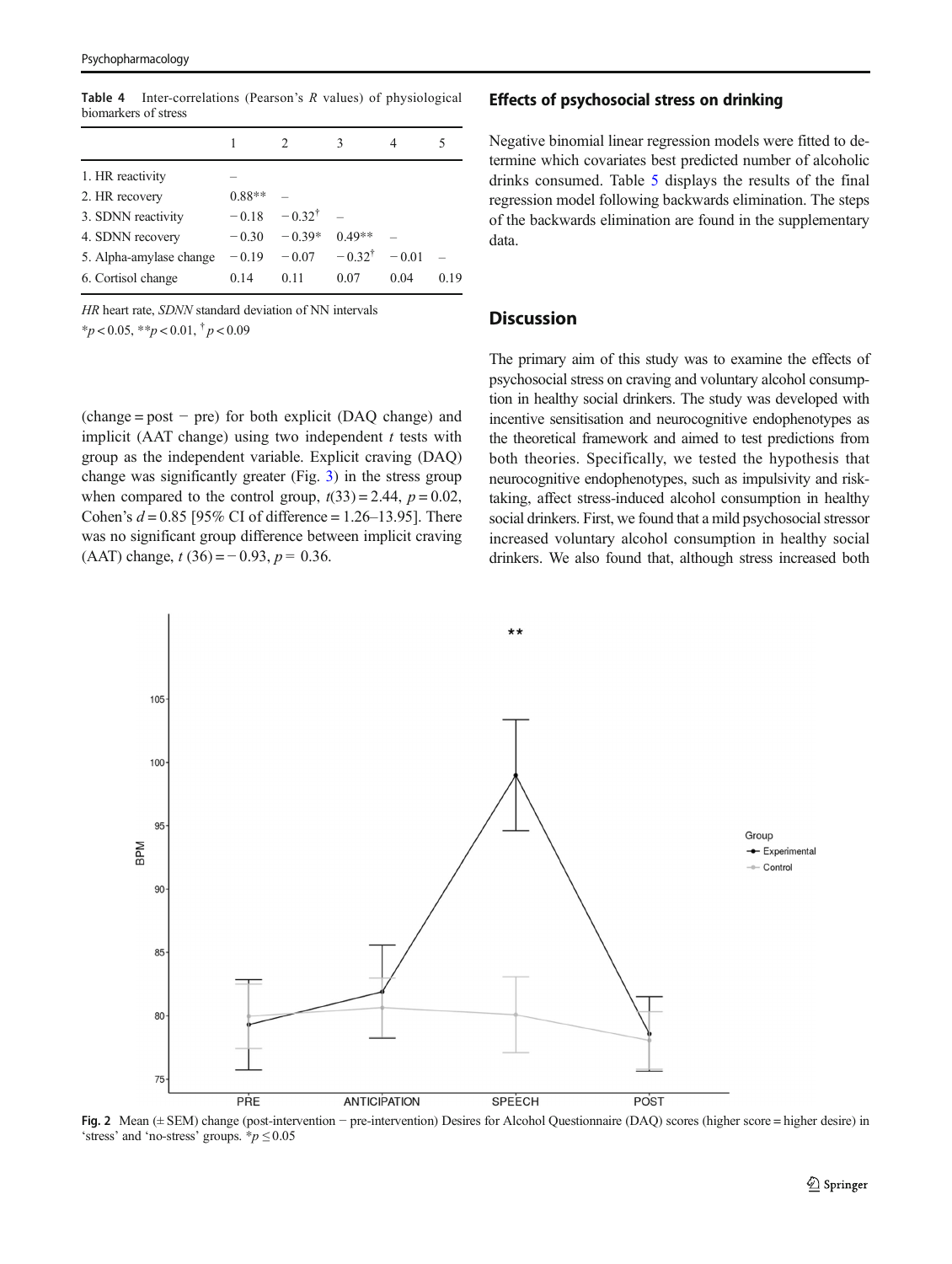<span id="page-9-0"></span>Fig. 3 Mean  $(\pm$  SEM) change in physiological arousal (heart rate) prior to, during and following the intervention in both 'stress' and 'no-stress' groups. BPM beats per minute. \*\* $p \leq 0.01$ 



craving and drinking, these two measures were statistically independent, with those that showed higher craving not necessarily consuming more alcohol. Instead, we found that risky decision making (IGT) and physiological stress-reactivity (SDNN and HR) were the most important predictors of alcohol consumption following psychosocial stress, and that those who drank more reported higher levels of subjective enjoyment of the drink.

Previous research has provided evidence that stressreactivity plays a crucial role in the onset of relapse within abstinent alcoholics (Sinha et al. [2011](#page-13-0); Sinha [2012\)](#page-13-0), as well as an increase in craving (alcohol-seeking) and selfadministration of alcohol in translational (animal) studies

Table 5 Summary of final negative binomial regression model predicting alcohol consumption following backwards elimination

| Variable                              | $\beta$ S.E. | ß     | Z.        |
|---------------------------------------|--------------|-------|-----------|
| Constant                              | 1.29         | 0.54  | $2.41**$  |
| Group (control)                       | $-0.80$      | 0.27  | $-2.93**$ |
| IGT score (a tendency $- b$ tendency) | $-0.01$      | 0.003 | $-3.08**$ |
| HR recovery                           | $-0.04$      | 0.01  | $-3.26**$ |
| <b>SDNN</b> reactivity                | 0.04         | 0.02  | $2.75**$  |
| <b>SDNN</b> recovery                  | $-0.05$      | 0.03  | $-2.15*$  |
| Mean drink enjoyment                  | 0.09         | 0.05  | $2.01*$   |
|                                       |              |       |           |

 $AIC = 101.98$ 

IGT Iowa Gambling Task, HR heart rate, SDNN standard deviation of NN intervals

 $*_{p}$  < 0.05,  $*_{p}$  < 0.01

(Cleck and Blendy [2008](#page-12-0); Koob and Kreek [2007](#page-13-0); Koob et al. [2004;](#page-13-0) Rasmussen et al. [2006](#page-13-0)). Our data support and extend these findings, showing that participants with greater HRV reactivity and poor HR and HRV recovery following stress tended to drink more. This is, to the best of our knowledge, the first empirical demonstration of how individual differences in stress reactivity and recovery affect voluntary drinking. This finding is supported by the increasing body of work focusing on vagal dysfunction, and its inhibitory effect on the management of allostatic load (Ingjaldsson et al. [2003;](#page-12-0) Rechlin et al. [1996](#page-13-0); Shively et al. [2007;](#page-13-0) Thayer and Sternberg [2006](#page-14-0)), suggesting that those with poor vagal tone may be at increased risk of stress-induced craving for alcohol (Koob and Le Moal [2001\)](#page-13-0). Further assessments of stressreactivity (i.e. sC and sAA) did not reveal any significant effects of the TSST. Other studies have consistently found the TSST to increase neuroendocrinal responses to stress (Het et al. [2009](#page-12-0); Kelly et al. [2008](#page-12-0); Kirschbaum et al. [1993;](#page-12-0) Oswald et al. [2006\)](#page-13-0). The blunted sC and sAA responses observed in our data could have been the result of the omission of the mental arithmetic test from our TSST procedure (on the basis of participant feedback acquired during preliminary studies). The reduction of the TSST running time from 10 to 5 min may not have given adequate time for cortisol and alpha-amylase to be detected through saliva. Regardless of this, the shorted TSST used in this study still provoked a significant increase in HR (both during anticipation and during the speech) and increased both craving and alcohol consumption.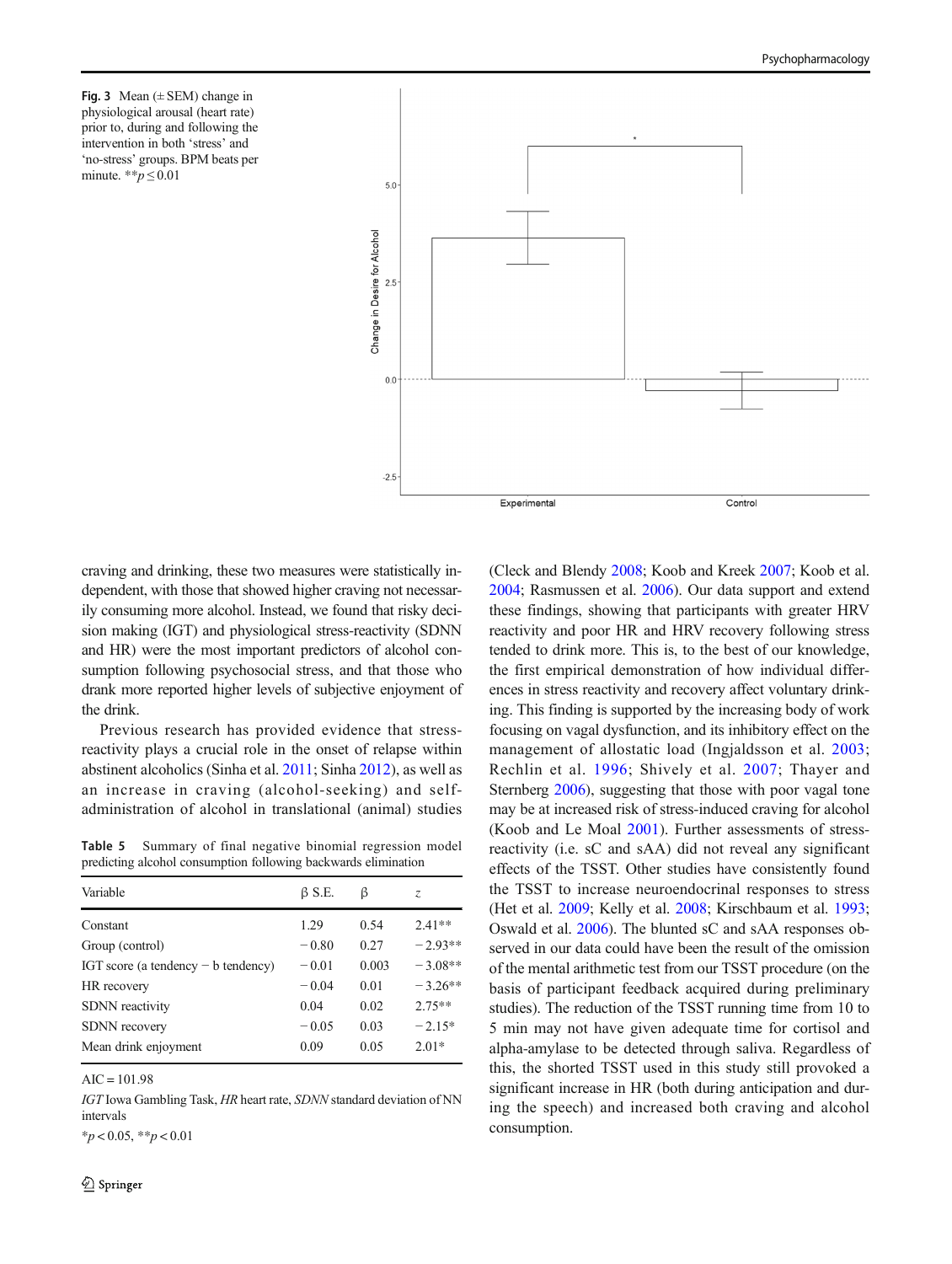We found that risky decision-making (in the IGT) was a significant predictor of alcohol consumption. Risky or impulsive decision-making has been previously associated with AUD, with abstinent alcoholics in particular showing deficits in their decision making ability (Fein et al. [2004](#page-12-0)). Riskydecision making is also observed in those who misuse other substances (Barry and Petry [2008\)](#page-12-0), including cocaine (Bolla et al. [2003;](#page-12-0) Verdejo-Garcia et al. [2007\)](#page-14-0) and cannabis (Hermann et al. [2009](#page-12-0); Verdejo-Garcia et al. [2007\)](#page-14-0). Furthermore, our previous research has shown that risk-taking was positively correlated with alcohol craving (Clay et al. [2018\)](#page-12-0) and others have demonstrated links to reported alcohol use in social drinkers (Fernie et al. [2010](#page-12-0)). We did not find that any other measures of inhibitory control (stop-signal task, BIS) were predictive of voluntary alcohol consumption. McGrath, Jones and Field [\(2016\)](#page-13-0) examined the effects of a psychosocial stressor on voluntary drinking in a semi-naturalistic 'mock bar' environment. They hypothesised that alcohol consumption in this setting would be increased following stress owing to changes in inhibitory control. Similar to our study, they found that stress increased drinking. Also similar to our findings, they did not find any evidence that impulse control (via the stop-signal task) was predictive of drinking. However, here we observed that one measure of inhibitory control, risky-decision making, was predictive of drinking. Collectively, these data suggest that stress-induced lapses in inhibitory control are not sufficient to explain variability in drinking, but instead lend support to the theory that subtle neurocognitive endophenotypes may be more important in predicting the move from controlled to uncontrolled drinking.

Our data provides evidence that explicit craving was increased following a psychosocial stressor in a sample of healthy social drinkers, replicating our prior work (Clay et al. [2018](#page-12-0)). Interestingly, alcohol craving was not found to be a significant predictor of alcohol consumption, although explicit craving (DAQ) change was greater in the stress group. The literature suggests that craving is the prominent risk factor in the onset of relapse, and there is a large surrounding research output in support of this idea (e.g. Litt et al. [2000](#page-13-0); Robinson and Berridge [1993](#page-13-0); Schneekloth et al. [2012;](#page-13-0) Sinha et al. [2011](#page-13-0)). The fact our data did not substantiate this could be due to craving only being an important predictor of alcohol consumption in those already addicted, i.e. alcoholics. Consequently, our data suggests that decision-making is of a higher importance when predicting alcohol consumption in healthy social drinkers. If this is the case, underlying personality traits could be key in predicting those most at risk of moving from a social (habitual) state to a dangerous (addicted) one. It should be considered that had we used different cues that grabbed the attention or a different assessment of implicit craving, there may have been a different outcome in terms of implicit craving change within social drinkers. Clinical research indicates that both addicted cocaine and

alcohol users tend to show an increased craving following presentation of stress-inducing imagery (Sinha et al. [2011\)](#page-13-0). Incentive sensitisation theory (e.g. Robinson and Berridge [1993\)](#page-13-0) predicts that the physiological response to stress acts as a cue that induces incentive motivation to take the drug; in other words, incentive sensitisation predicts that stress will increase craving. However, incentive sensitisation theory suggests that craving will also be increased by a number of environmental cues (drug stimuli, for example), and this has been demonstrated in many studies (e.g. Field and Powell [2007;](#page-12-0) Field and Quigley [2009](#page-12-0); Wiers et al. [2006\)](#page-14-0). For future studies, it would be useful to include a number of additional cues (e.g. drug-related visual stimuli, or olfactory/gustatory cues) to examine their role of impulsivity/risk-taking on craving/ consumption of alcohol. It may be that the stressor used here was insufficient to induce incentive motivation to consume alcohol, thus explaining why craving did not predict drinking. Finally, although we found differences in explicit craving, we did not find differences in our measure of implicit craving. It may be that the AATwas not sensitive enough to detect changes in craving in our healthy sample. Others (e.g. Field and Powell [2007\)](#page-12-0) have used attentional bias protocols as a measure of implicit craving, and this may be more sensitive. The AAT was also not intercorrelated with our assessment of explicit craving (DAQ), suggesting that the AAT may not have good psychometric properties for the assessment of implicit craving of alcohol. In future studies, other measures of implicit craving, such as the attentional bias measures (Field and Powell [2007](#page-12-0)), could be included in addition to the AAT. However, the attentional bias task take a long time to carry out, and in the current context (i.e. following stress), this is not ideal. Future research should strive to validate a novel, less temporally limited, assessment of implicit craving.

An additional note from our data was that 'drink enjoyment' was not significantly correlated with craving. This finding is consistent with the predictions of incentive sensitisation theory (Robinson and Berridge [1993\)](#page-13-0), which states that that incentive motivation to drink (wanting) and subjective enjoyment (liking) are independent. However, interestingly, we observed that there was a strong correlation between subjective 'liking' of alcohol and voluntary alcohol consumption. This finding further suggests that, in healthy social drinkers that are primed with an acute risk-factor for AUD (psychosocial stress), the predictions of incentive sensitisation theory do not stand. Instead, those at highest risk of stress-induced alcohol consumption did appear to be those that are more stress reactive, have poorer vagal tone (lower stress-recovery) and are higher in risky decision making. This may have significant implications in the search for sub-clinical early identification of those at risk of AUD.

There were several limitations to the present study that should be considered. First, the generalisability of the findings is limited by our sample, who were students and staff at the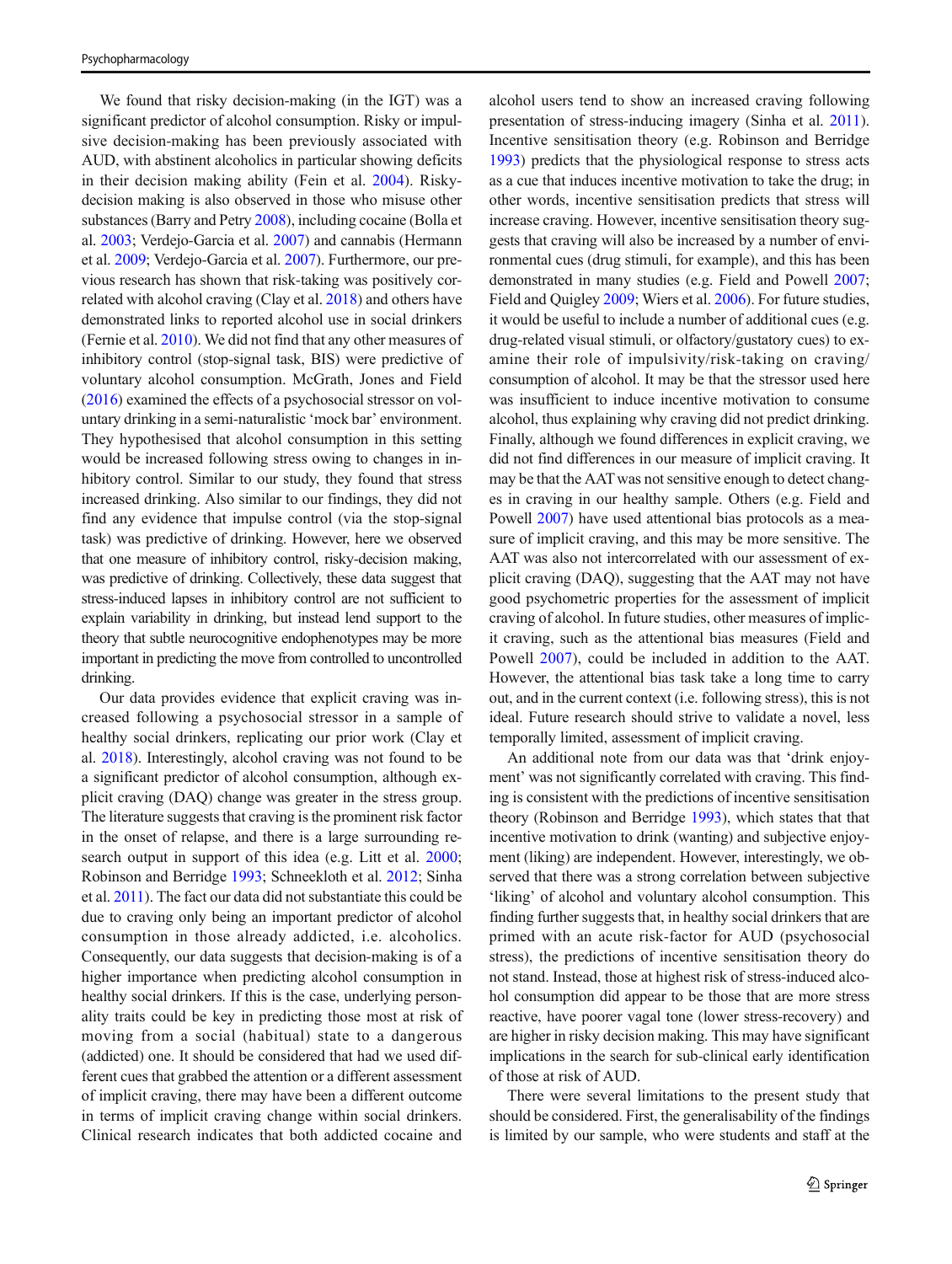<span id="page-11-0"></span>University of Portsmouth and may not have been truly representative of the general population. Second, we used a modified version of the TSST, which did not induce significant changes in either salivary cortisol or saliva alpha amylase, as shown by numerous previous studies. However, we did observe significant increases in HR (and in HRV parameters) following the modified version of the test, suggesting that it did induce stress in the participants. It may be that a longer version of the TSST would have increased craving and this may have been linked to drinking. A further limitation of this study was the fact that both stress and control groups completed cognitive trials. Dickerson and Kemeny ([2004\)](#page-12-0) suggest that cognitive tasks stimulate the HPA axis enough to detect changes cortisol levels. Therefore, the use of cognitive tasks as a means of quantification within stress research could act as a confounding variable. Ideally, research in this area should aim to assess stress variability and individual differences on separate occasions. Unfortunately, due the nature of this study, mitigating against such a confound in this way was not an option due to the need to measure craving/ consumption following stress. In the same vein, the IGT has received some criticism of its validity (Dunn et al. [2006](#page-12-0); Steingroevera et al. [2013](#page-13-0)). Bechara et al. [\(1994\)](#page-12-0) make several assumptions about the decision-making processes in healthy participants: 'Healthy participants learn to prefer the good options over the bad options, healthy participants show homogeneous choice behaviour and healthy participants first explore the different options and then exploit the most profitable ones'. A recent study (Steingroevera et al. [2013\)](#page-13-0) suggests instead that 'Healthy participants often prefer decks with infrequent losses, healthy participants show idiosyncratic choice behaviour and healthy participants do not show a systematic decrease in the number of switches across trials'. These findings suggest that decision-making, when assessed using the IGT, in healthy participants is heterogeneous. Therefore, future research using should err on the side of caution when using the IGT. Nevertheless, our data suggests that this heterogeneity can predict variability in alcohol consumption amongst social drinkers. Additionally, both groups of participants drank less than half of the 12 available drinks, meaning that on average < 1 unit of alcohol was consumed, which may indicate an unsuccessful stress manipulation following the modified TSST. However, as previously stated, we believe that the stress manipulation was successful due to the significant HR group  $\times$  time interaction and that the insignificant sC and sAA responses were due to shortening of the TSST. Furthermore, our method of assessing drink enjoyment, i.e. via 15-point Likert scale, may have limited subject interest. Finally, the alcohol used in the voluntary drinking procedure was vodka mixed with a mixer of choice. It may be that if we had given a greater range of drinks as reinforcers, this would have increased the amount consumed in some participants. We chose to use vodka and mixer owing to the very precise

amount (and  $v/v$  of alcohol) this afforded us. In future studies, we may include a choice of beer, wine and spirit to examine if there are any differences observed. However, subjectively, no participants voiced this as a reason for not consuming the alcohol, so we do not think this represented significant confound.

In conclusion, we have demonstrated that psychosocial stress causes an increase in voluntary alcohol consumption. We also demonstrated, for the first time, that the number of drinks consumed was predicted by greater physiological reactivity and slower physiological recovery following stress, and by risky decision making. Collectively, our findings may provide a useful translational framework through which we can further study the early risk factors that predict the shift from controlled recreational drinking and alcohol misuse, leading (in some) to AUD. In particular, the role of variation in personality traits and physiological reactivity that predict cueinduced alcohol consumption needs to be further studied in order that we can be in a stronger position to identify those at risk of developing AUD in the future. A useful target of study in the first instance may be role of variation in efficacy of neural circuits that underlie both stress-reactivity and impulse control (i.e. cortico-amygdala-striatal projections; Koob [2008](#page-13-0)) in cue-induced drinking.

Acknowledgements The authors would like to thank the undergraduate students from the School of Health Sciences and Social Work at the University of Portsmouth that volunteered to act as the panel during the Trier Social Stress Test: Brian Makokoro, Benjamin Davies, Daniel Kemp, Kate Gallagher, Mark Dewane, Robert Carr, Temi Hamzat and Victoria Popoola.

# Compliance with ethical standards

Conflict of interest The authors declare that they have no conflict of interest.

Open Access This article is distributed under the terms of the Creative Commons Attribution 4.0 International License (http:// creativecommons.org/licenses/by/4.0/), which permits unrestricted use, distribution, and reproduction in any medium, provided you give appropriate credit to the original author(s) and the source, provide a link to the Creative Commons license, and indicate if changes were made.

# References

- American Psychiatric Association (2013) Cautionary Statement for Forensic Use of DSM-5. In: Diagnostic and statistical manual of mental disorders. American journal of psychiatry, 5th edn. Association, American Psychiatric, Washington, D.C. [https://doi.](https://doi.org/10.1176/appi.books.9780890425596.744053) [org/10.1176/appi.books.9780890425596.744053](https://doi.org/10.1176/appi.books.9780890425596.744053)
- Arnett J (1994) Sensation seeking: a new conceptualization and a new scale. Personal Individ Differ 16(2):289–296. [https://doi.org/10.](https://doi.org/10.1016/0191-8869(94)90165-1) [1016/0191-8869\(94\)90165-1](https://doi.org/10.1016/0191-8869(94)90165-1)
- Babor TF, Higgins-Biddle JC, Saunders JB, Monteiro MG (2001) The alcohol use disorders identification test guidelines for use in primary care, 2nd edn. World Health Organisation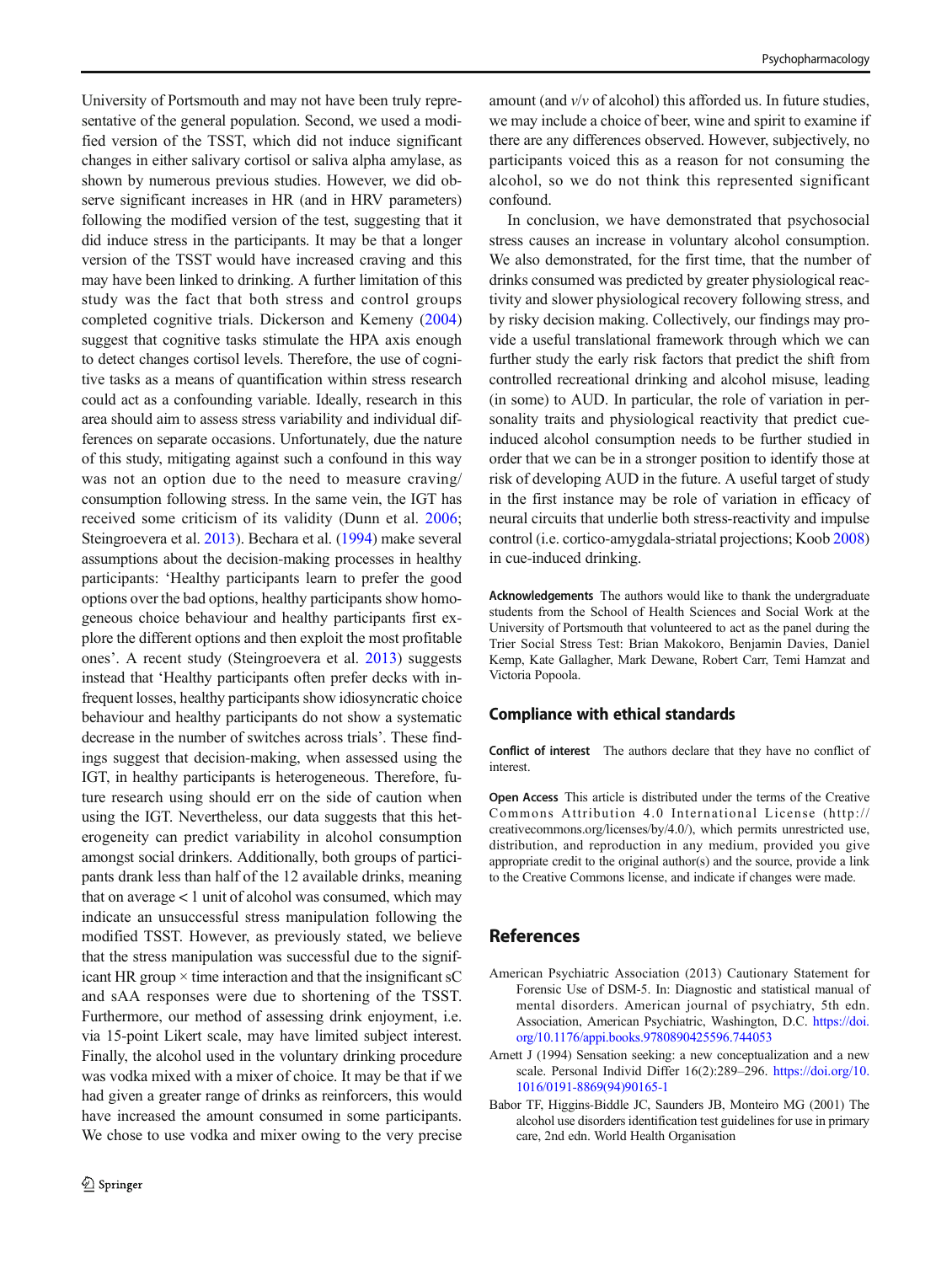- <span id="page-12-0"></span>Barry D, Petry NM (2008) Predictors of decision-making on the Iowa gambling task: independent effects of lifetime history of substance use disorders and performance on the trail making test. Brain Cogn 66(3):243–252. <https://doi.org/10.1016/J.BANDC.2007.09.001>
- Bechara A, Damasio AR, Damasio H, Anderson SW (1994) Insensitivity to future consequences following damage to human prefrontal cortex. Cognition 50(1–3):7–15. [https://doi.org/10.1016/0010-](https://doi.org/10.1016/0010-0277(94)90018-3) [0277\(94\)90018-3](https://doi.org/10.1016/0010-0277(94)90018-3)
- Belin D, Jonkman S, Dickinson A, Robbins TW, Everitt BJ (2009) Parallel and interactive learning processes within the basal ganglia: relevance for the understanding of addiction. Behav Brain Res 199(1):89–102. <https://doi.org/10.1016/J.BBR.2008.09.027>
- Berridge KC, Robinson TE (2016) Liking, wanting, and the incentivesensitization theory of addiction. Am Psychol 71(8):670–679. <https://doi.org/10.1037/amp0000059>
- Bolla K, Eldreth D, London E, Kiehl K, Mouratidis M, Contoreggi C et al (2003) Orbitofrontal cortex dysfunction in abstinent cocaine abusers performing a decision-making task. NeuroImage 19(3):1085–1094. [https://doi.org/10.1016/S1053-8119\(03\)00113-7](https://doi.org/10.1016/S1053-8119(03)00113-7)
- Bowden-Jones H, McPhillips M, Rogers R, Hutton S, Joyce E (2005) Risk-taking on tests sensitive to ventromedial prefrontal cortex dysfunction predicts early relapse in alcohol dependency: a pilot study. J Neuropsychiatr Clin Neurosci 17(3):417–420. [https://doi.org/10.](https://doi.org/10.1176/jnp.17.3.417) [1176/jnp.17.3.417](https://doi.org/10.1176/jnp.17.3.417)
- Burdick JD, Roy AL, Raver CC (2013) Evaluating the Iowa gambling task as a direct assessment of impulsivity with low-income children. Personal Individ Differ 55(7):771–776. [https://doi.org/10.1016/j.](https://doi.org/10.1016/j.paid.2013.06.009) [paid.2013.06.009](https://doi.org/10.1016/j.paid.2013.06.009)
- Bush K, Kivlahan DR, McDonell MB, Fihn SD, Bradley KA (1998) The AUDIT alcohol consumption questions (AUDIT-C): an effective brief screening test for problem drinking. Arch Intern Med 158(16):1789–1795. <https://doi.org/10.1001/archinte.158.16.1789>
- Chatterton RT, Vogelsong KM, Lu Y, Ellman AB, Hudgens GA (1996) Salivary α-amylase as a measure of endogenous adrenergic activity. Clin Physiol 16(4):433–448. [https://doi.org/10.1111/j.1475-097X.](https://doi.org/10.1111/j.1475-097X.1996.tb00731.x) [1996.tb00731.x](https://doi.org/10.1111/j.1475-097X.1996.tb00731.x)
- Clay JM, Adams C, Archer P, English M, Hyde A, Stafford LD, Parker MO (2018) Psychosocial stress increases craving for alcohol in social drinkers: effects of risk-taking. Drug Alcohol Depend 185:192– 197. <https://doi.org/10.1016/j.drugalcdep.2017.12.021>
- Cleck JN, Blendy JA (2008) Making a bad thing worse: adverse effects of stress on drug addiction. J Clin Invest 118(2):454–461. [https://doi.](https://doi.org/10.1172/JCI33946) [org/10.1172/JCI33946](https://doi.org/10.1172/JCI33946)
- Cranford JA, McCabe SE, Boyd CJ (2006) A new measure of binge drinking: prevalence and correlates in a probability sample of undergraduates. Alcohol Clin Exp Res 30(11):1896-1905. [https://doi.](https://doi.org/10.1111/j.1530-0277.2006.00234.x) [org/10.1111/j.1530-0277.2006.00234.x](https://doi.org/10.1111/j.1530-0277.2006.00234.x)
- Daniel M, Moore DS, Decker S, Belton L, DeVellis B, Doolen A, Campbell MK (2006) Associations among education, cortisol rhythm, and BMI in blue-collar women\*. Obesity 14(2):327–335. <https://doi.org/10.1038/oby.2006.42>
- Dickerson SS, Kemeny ME (2004) Acute stressors and cortisol responses: a theoretical integration and synthesis of laboratory research. Psychol Bull 130(3):355–391. [https://doi.org/10.1037/](https://doi.org/10.1037/0033-2909.130.3.355) [0033-2909.130.3.355](https://doi.org/10.1037/0033-2909.130.3.355)
- Dorn LD, Lucke JF, Loucks TL, Berga SL (2007) Salivary cortisol reflects serum cortisol: analysis of circadian profiles. Ann Clin Biochem 44(Pt 3):281–284. <https://doi.org/10.1258/000456307780480954>
- Dunn BD, Dalgleish T, Lawrence AD (2006) The somatic marker hypothesis: a critical evaluation. Neurosci Biobehav Rev 30(2):239– 271. <https://doi.org/10.1016/J.NEUBIOREV.2005.07.001>
- Eatough EM, Shirtcliff EA, Hanson JL, Pollak SD (2009) Hormonal reactivity to MRI scanning in adolescents. Psychoneuroendocrinology 34(8):1242–1246. [https://doi.org/10.1016/J.PSYNEUEN.2009.03.](https://doi.org/10.1016/J.PSYNEUEN.2009.03.006) [006](https://doi.org/10.1016/J.PSYNEUEN.2009.03.006)
- Everitt BJ, Robbins TW (2005) Neural systems of reinforcement for drug addiction: from actions to habits to compulsion. Nat Neurosci 8(11): 1481–1489. <https://doi.org/10.1038/nn1579>
- Fein G, Klein L, Finn P (2004) Impairment on a simulated gambling task in long-term abstinent alcoholics. Alcohol Clin Exp Res 28(10): 1487–1491. [https://doi.org/10.1097/01.ALC.0000141642.39065.](https://doi.org/10.1097/01.ALC.0000141642.39065.9B) [9B](https://doi.org/10.1097/01.ALC.0000141642.39065.9B)
- Fernie G, Cole JC, Goudie AJ, Field M (2010) Risk-taking but not response inhibition or delay discounting predict alcohol consumption in social drinkers. Drug Alcohol Depend 112(1–2):54–61. [https://](https://doi.org/10.1016/j.drugalcdep.2010.05.011) [doi.org/10.1016/j.drugalcdep.2010.05.011](https://doi.org/10.1016/j.drugalcdep.2010.05.011)
- Field M, Powell H (2007) Stress increases attentional bias for alcohol cues in social drinkers who drink to cope. Alcohol Alcohol 42(6): 560–566. <https://doi.org/10.1093/alcalc/agm064>
- Field M, Quigley M (2009) Mild stress increases attentional bias in social drinkers who drink to cope: a replication and extension. Exp Clin Psychopharmacol 17(5):312–319. [https://doi.org/10.1037/](https://doi.org/10.1037/a0017090) [a0017090](https://doi.org/10.1037/a0017090)
- Gottesman II, Gould TD (2003) The Endophenotype concept in psychiatry: etymology and strategic intentions. Am J Psychiatr 160(4): 636–645. <https://doi.org/10.1176/appi.ajp.160.4.636>
- Harris RA, Koob GF (2017) The future is now: a 2020 view of alcoholism research. Neuropharmacology 122:1–2. [https://doi.org/10.1016/j.](https://doi.org/10.1016/j.neuropharm.2017.06.001) [neuropharm.2017.06.001](https://doi.org/10.1016/j.neuropharm.2017.06.001)
- Hasin DS, Stinson FS, Ogburn E, Grant BF (2007) Prevalence, correlates, disability, and comorbidity of DSM-IV alcohol abuse and dependence in the United States. Arch Gen Psychiatry 64(7):830–842. <https://doi.org/10.1001/archpsyc.64.7.830>
- Heather N (2017) Overview of addiction as a disorder of choice and future prospects. In: Addiction and choice: rethinking the relationship. Oxford University Press, Oxford, pp 463–482. [https://doi.org/](https://doi.org/10.1093/acprof:oso/9780198727224.001.0001) [10.1093/acprof:oso/9780198727224.001.0001](https://doi.org/10.1093/acprof:oso/9780198727224.001.0001)
- Heather N, Best D, Kawalek A, Field M, Lewis M, Rotgers F et al (2018) Challenging the brain disease model of addiction: European launch of the addiction theory network. Addict Res Theory 26(4):249–255. <https://doi.org/10.1080/16066359.2017.1399659>
- Hermann D, Leménager T, Gelbke J, Welzel H, Skopp G, Mann K (2009) Decision making of heavy cannabis users on the Iowa gambling task: stronger association with THC of hair analysis than with personality traits of the tridimensional personality questionnaire. Eur Addict Res 15(2):94–98. <https://doi.org/10.1159/000189788>
- Het S, Rohleder N, Schoofs D, Kirschbaum C, Wolf OT (2009) Neuroendocrine and psychometric evaluation of a placebo version of the "Trier social stress test". Psychoneuroendocrinology 34(7): 1075–1086. <https://doi.org/10.1016/j.psyneuen.2009.02.008>
- Heyman G (2009) Addiction : a disorder of choice. Harvard University Press, Cambridge
- Ingjaldsson JT, Laberg JC, Thayer JF (2003) Reduced heart rate variability in chronic alcohol abuse: relationship with negative mood, chronic thought suppression, and compulsive drinking. Biol Psychiatry 54(12):1427–1436. [https://doi.org/10.1016/S0006-](https://doi.org/10.1016/S0006-3223(02)01926-1) [3223\(02\)01926-1](https://doi.org/10.1016/S0006-3223(02)01926-1)
- Kelly MM, Tyrka AR, Anderson GM, Price LH, Carpenter LL (2008) Sex differences in emotional and physiological responses to the Trier social stress test. J Behav Ther Exp Psychiatry 39(1):87–98. <https://doi.org/10.1016/J.JBTEP.2007.02.003>
- Kirschbaum C, Pirke KM, Hellhammer DH (1993) The 'Trier social stress test'–a tool for investigating psychobiological stress responses in a laboratory setting. Neuropsychobiology 28(1–2):76–81. [https://](https://doi.org/10.1159/000119004) [doi.org/10.1159/000119004](https://doi.org/10.1159/000119004)
- Kirschbaum C, Pirke K-M, Hellhammer DH (2008) The 'Trier social stress test' – a tool for investigating psychobiological stress responses in a laboratory setting. Neuropsychobiology 28:76–81. <https://doi.org/10.1159/000119004>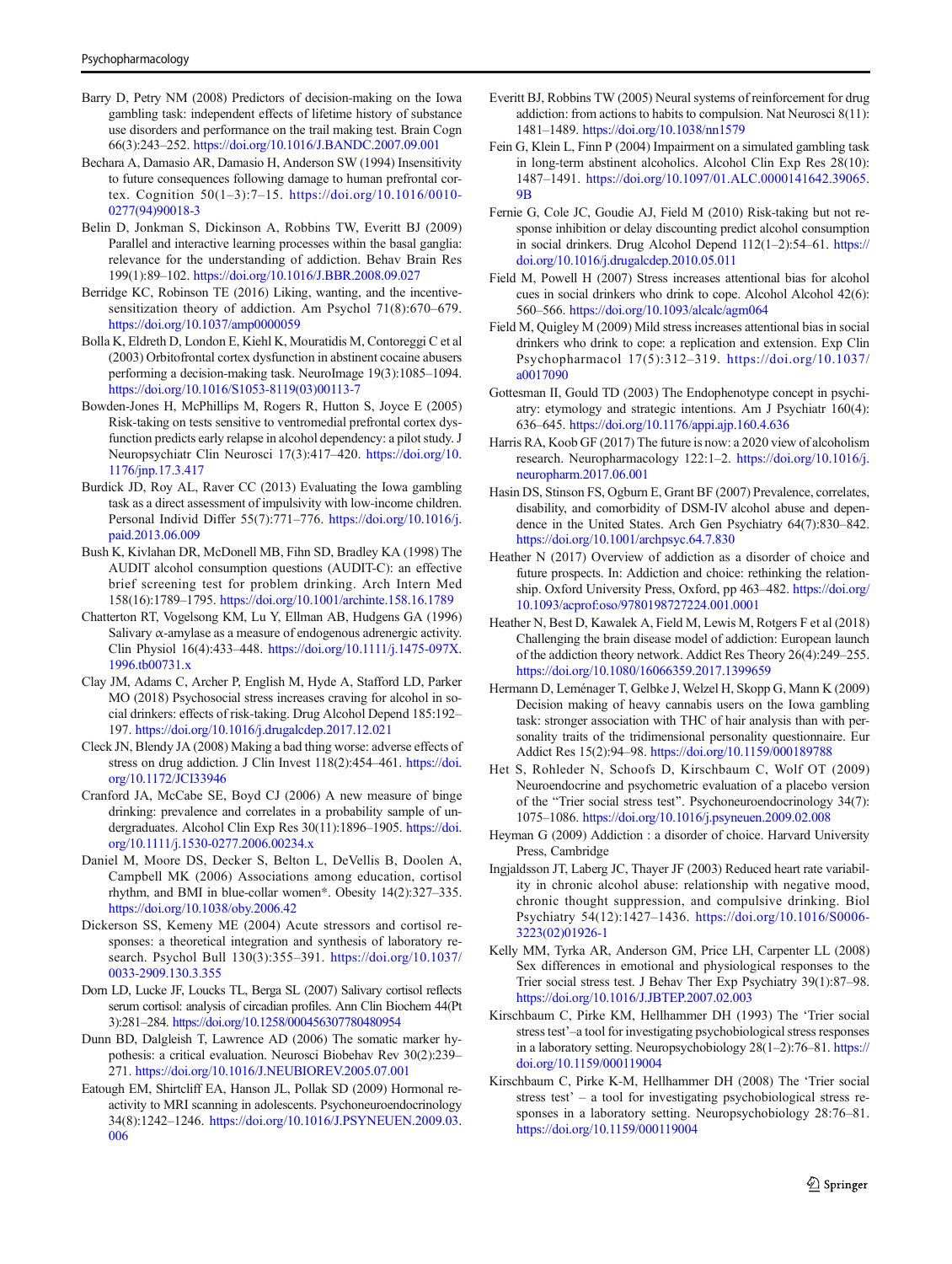- <span id="page-13-0"></span>Koob, G, Le Moal M (2001). Drug Addiction, Dysregulation of Reward, and Allostasis. Neuropsychopharmacology, 24(2):97–129. [https://](https://doi.org/10.1016/S0893-133X(00)00195-0) [doi.org/10.1016/S0893-133X\(00\)00195-0](https://doi.org/10.1016/S0893-133X(00)00195-0)
- Koob GF (2008) A role for brain stress systems in addiction. Neuron 59(1):11–34. <https://doi.org/10.1016/J.NEURON.2008.06.012>
- Koob G, Kreek MJ (2007) Stress, dysregulation of drug reward pathways, and the transition to drug dependence. Am J Psychiatr 164(8):1149– 1159. <https://doi.org/10.1176/appi.ajp.2007.05030503>
- Koob GF, Ahmed SH, Boutrel B, Chen SA, Kenny PJ, Markou A et al (2004) Neurobiological mechanisms in the transition from drug use to drug dependence. Neurosci Biobehav Rev 27(8):739–749. [https://](https://doi.org/10.1016/j.neubiorev.2003.11.007) [doi.org/10.1016/j.neubiorev.2003.11.007](https://doi.org/10.1016/j.neubiorev.2003.11.007)
- Kramer JR, Chan G, Hesselbrock VM, Kuperman S, Bucholz KK, Edenberg HJ et al (2010) A principal components analysis of the abbreviated desires for alcohol questionnaire (DAQ). J Stud Alcohol Drugs 71(1):150–155. <https://doi.org/10.15288/JSAD.2010.71.150>
- Kreek MJ, Koob GF (1998) Drug dependence: stress and dysregulation of brain reward pathways. Drug Alcohol Depend 51(1–2):23–47. [https://doi.org/10.1016/S0376-8716\(98\)00064-7](https://doi.org/10.1016/S0376-8716(98)00064-7)
- Kroenke K, Spitzer RL, Williams JBW, Löwe B (2009) An ultra-brief screening scale for anxiety and depression: the PHQ–4. Psychosomatics 50(6):613–621. [https://doi.org/10.1016/S0033-](https://doi.org/10.1016/S0033-3182(09)70864-3) [3182\(09\)70864-3](https://doi.org/10.1016/S0033-3182(09)70864-3)
- Lawrence AJ, Luty J, Bogdan NA, Sahakian BJ, Clark L (2009) Impulsivity and response inhibition in alcohol dependence and problem gambling. Psychopharmacology 207(1):163–172. [https://doi.](https://doi.org/10.1007/s00213-009-1645-x) [org/10.1007/s00213-009-1645-x](https://doi.org/10.1007/s00213-009-1645-x)
- Lejuez CW, Read JP, Kahler CW, Richards JB, Ramsey SE, Stuart GL et al (2002) Evaluation of a behavioral measure of risk taking: the balloon analogue risk task (BART). J Exp Psychol Appl 8(2):75– 84. <https://doi.org/10.1037/1076-898X.8.2.75>
- Lipszyc J, Schachar R (2010) Inhibitory control and psychopathology: a meta-analysis of studies using the stop signal task. J Int Neuropsychol Soc 16(6):1064–1076. [https://doi.org/10.1017/](https://doi.org/10.1017/S1355617710000895) [S1355617710000895](https://doi.org/10.1017/S1355617710000895)
- Litt MD, Cooney NL, Morse P (2000) Reactivity to alcohol-related stimuli in the laboratory and in the field: predictors of craving in treated alcoholics. Addiction 95(6):889–900. [https://doi.org/10.1046/j.](https://doi.org/10.1046/j.1360-0443.2000.9568896.x) [1360-0443.2000.9568896.x](https://doi.org/10.1046/j.1360-0443.2000.9568896.x)
- Logan GD, Schachar RJ, Tannock R (1997) Impulsivity and inhibitory control. Psychol Sci 8(1):60–64. [https://doi.org/10.1111/j.1467-](https://doi.org/10.1111/j.1467-9280.1997.tb00545.x) [9280.1997.tb00545.x](https://doi.org/10.1111/j.1467-9280.1997.tb00545.x)
- Magid V, MacLean MG, Colder CR (2007) Differentiating between sensation seeking and impulsivity through their mediated relations with alcohol use and problems. Addict Behav 32(10):2046–2061. [https://](https://doi.org/10.1016/j.addbeh.2007.01.015) [doi.org/10.1016/j.addbeh.2007.01.015](https://doi.org/10.1016/j.addbeh.2007.01.015)
- McGrath, E, Jones, A, Field M (2016). Acute stress increases ad-libitum alcohol consumption in heavy drinkers, but not through impaired inhibitory control. Psychopharmacology 233(7):1227–1234. [https://](https://doi.org/10.1007/s00213-016-4205-1) [doi.org/10.1007/s00213-016-4205-1](https://doi.org/10.1007/s00213-016-4205-1)
- Oswald LM, Zandi P, Nestadt G, Potash JB, Kalaydjian AE, Wand GS (2006) Relationship between cortisol responses to stress and personality. Neuropsychopharmacology 31(7):1583–1591. [https://doi.org/](https://doi.org/10.1038/sj.npp.1301012) [10.1038/sj.npp.1301012](https://doi.org/10.1038/sj.npp.1301012)
- Patton JH, Stanford MS, Barratt ES (1995) Factor Stucture of the Barratt impulsiveness scale. J Clin Psychol 51:768–774
- Peirce JW (2007) PsychoPy—psychophysics software in python. J Neurosci Methods 162(1–2):8–13. [https://doi.org/10.1016/J.](https://doi.org/10.1016/J.JNEUMETH.2006.11.017) [JNEUMETH.2006.11.017](https://doi.org/10.1016/J.JNEUMETH.2006.11.017)
- Peirce JW (2008) Generating stimuli for neuroscience using PsychoPy. Front Neuroinform 2(10). [https://doi.org/10.3389/neuro.11.010.](https://doi.org/10.3389/neuro.11.010.2008) [2008](https://doi.org/10.3389/neuro.11.010.2008)
- Rasmussen DD, Wilkinson CW, Raskind MA (2006) Chronic daily ethanol and withdrawal: 6. Effects on rat sympathoadrenal activity during "abstinence". Alcohol  $38(3)$ :173–177. [https://doi.org/10.](https://doi.org/10.1016/j.alcohol.2006.06.007) [1016/j.alcohol.2006.06.007](https://doi.org/10.1016/j.alcohol.2006.06.007)
- Rechlin T, Orbes I, Weis M, Kaschka WP (1996) Autonomic cardiac abnormalities in alcohol-dependent patients admitted to a psychiatric department. Clin Auton Res 6(2):119–122. [https://doi.org/10.](https://doi.org/10.1007/BF02291234) [1007/BF02291234](https://doi.org/10.1007/BF02291234)
- Rehm J, Mathers C, Popova S, Thavorncharoensap M, Teerawattananon Y, Patra J (2009) Global burden of disease and injury and economic cost attributable to alcohol use and alcohol-use disorders. Lancet 373(9682):2223–2233. [https://doi.org/10.1016/S0140-6736\(09\)](https://doi.org/10.1016/S0140-6736(09)60746-7) [60746-7](https://doi.org/10.1016/S0140-6736(09)60746-7)
- Rinck M, Becker ES (2007) Approach and avoidance in fear of spiders. J Behav Ther Exp Psychiatry 38(2):105–120. [https://doi.org/10.1016/](https://doi.org/10.1016/j.jbtep.2006.10.001) [j.jbtep.2006.10.001](https://doi.org/10.1016/j.jbtep.2006.10.001)
- Robinson TE, Berridge KC (1993) The neural basis of drug craving: an incentive-sensitization theory of addiction. Brain Res Rev 18(3): 247–291. [https://doi.org/10.1016/0165-0173\(93\)90013-P](https://doi.org/10.1016/0165-0173(93)90013-P)
- Robinson TE, Berridge KC (2000) The psychology and neurobiology of addiction: an incentive-sensitization view. Addiction 95(8s2):91– 117. <https://doi.org/10.1046/j.1360-0443.95.8s2.19.x>
- Robinson TE, Berridge KC (2008) The incentive sensitization theory of addiction: some current issues. Philos Trans R Soc B 363(1507): 3137–3146. <https://doi.org/10.1098/rstb.2008.0093>
- Salemink E, van Lier PAC, Meeus W, Raaijmakers SF, Wiers RW (2015) Implicit alcohol-relaxation associations in frequently drinking adolescents with high levels of neuroticism. Addict Behav 45:8–13. <https://doi.org/10.1016/j.addbeh.2015.01.002>
- Saunders JB, Assland OG, Babor TF, De La Fuente JR, Grant M (1993) Development of the alcohol use disorders identification test (AUDIT): WHO collaborative project on early detection of persons with harmful alcohol consumption-II. Addiction 88(6):791–804. <https://doi.org/10.1111/j.1360-0443.1993.tb02093.x>
- Schneekloth, T. D., Biernacka, J. M., Hall-Flavin, D. K., Karpyak, V. M., Frye, M. A., Loukianova, L. L., … Mrazek, D. A. (2012). Alcohol craving as a predictor of relapse. Am J Addict, 21, S20–S26. [https://](https://doi.org/10.1111/j.1521-0391.2012.00297.x) [doi.org/10.1111/j.1521-0391.2012.00297.x](https://doi.org/10.1111/j.1521-0391.2012.00297.x)
- Shively CA, Mietus JE, Grant KA, Goldberger AL, Bennett AJ, Willard SL (2007) Effects of chronic moderate alcohol consumption and novel environment on heart rate variability in primates (Macaca fascicularis). Psychopharmacology 192(2):183–191. [https://doi.](https://doi.org/10.1007/s00213-007-0709-z) [org/10.1007/s00213-007-0709-z](https://doi.org/10.1007/s00213-007-0709-z)
- Sinha R (2001) How does stress increase risk of drug abuse and relapse? Psychopharmacology 158:343–359
- Sinha R (2012) How does stress lead to risk of alcohol relapse? Alcohol Res 34(4):432–440. [https://doi.org/10.1016/j.pestbp.2011.02.012.](https://doi.org/10.1016/j.pestbp.2011.02.012.Investigations) [Investigations](https://doi.org/10.1016/j.pestbp.2011.02.012.Investigations)
- Sinha R, Fox HC, Hong KA, Hansen J, Tuit K, Kreek MJ (2011) Effects of adrenal sensitivity, stress- and cue-induced craving, and anxiety on subsequent alcohol relapse and treatment outcomes. Arch Gen Psychiatry 68(9):942–952. [https://doi.org/10.1001/](https://doi.org/10.1001/archgenpsychiatry.2011.49) [archgenpsychiatry.2011.49](https://doi.org/10.1001/archgenpsychiatry.2011.49)
- Skinner H a, Allen B a (1982) Alcohol dependence syndrome: measurement and validation. J Abnorm Psychol 91(3):199–209. [https://doi.](https://doi.org/10.1037/0021-843X.91.3.199) [org/10.1037/0021-843X.91.3.199](https://doi.org/10.1037/0021-843X.91.3.199)
- Solanto MV, Abikoff H, Sonuga-Barke E, Schachar R, Logan GD, Wigal T et al (2001) The ecological validity of delay aversion and response inhibition as measures of impulsivity in AD/HD: a supplement to the NIMH multimodal treatment study of AD/HD. J Abnorm Child Psychol 29(3):215–228. <https://doi.org/10.1023/A:1010329714819>
- Steingroever H, Wetzels R, Horstmann A, Neumann J, Wagenmakers EJ (2013) Performance of healthy participants on the Iowa gambling task. Psychol Assess 25(1):180–193
- Stockwell T, Murphy D, Hodgson R (1983) The severity of alcohol dependence questionnaire: its use, reliability and validity. Br J Addict 78(2): 145–155. <https://doi.org/10.1111/j.1360-0443.1983.tb05502.x>
- Stoet G (2010) PsyToolkit: a software package for programming psychological experiments using Linux. Behav Res Methods 42(4):1096– 1104. <https://doi.org/10.3758/BRM.42.4.1096>